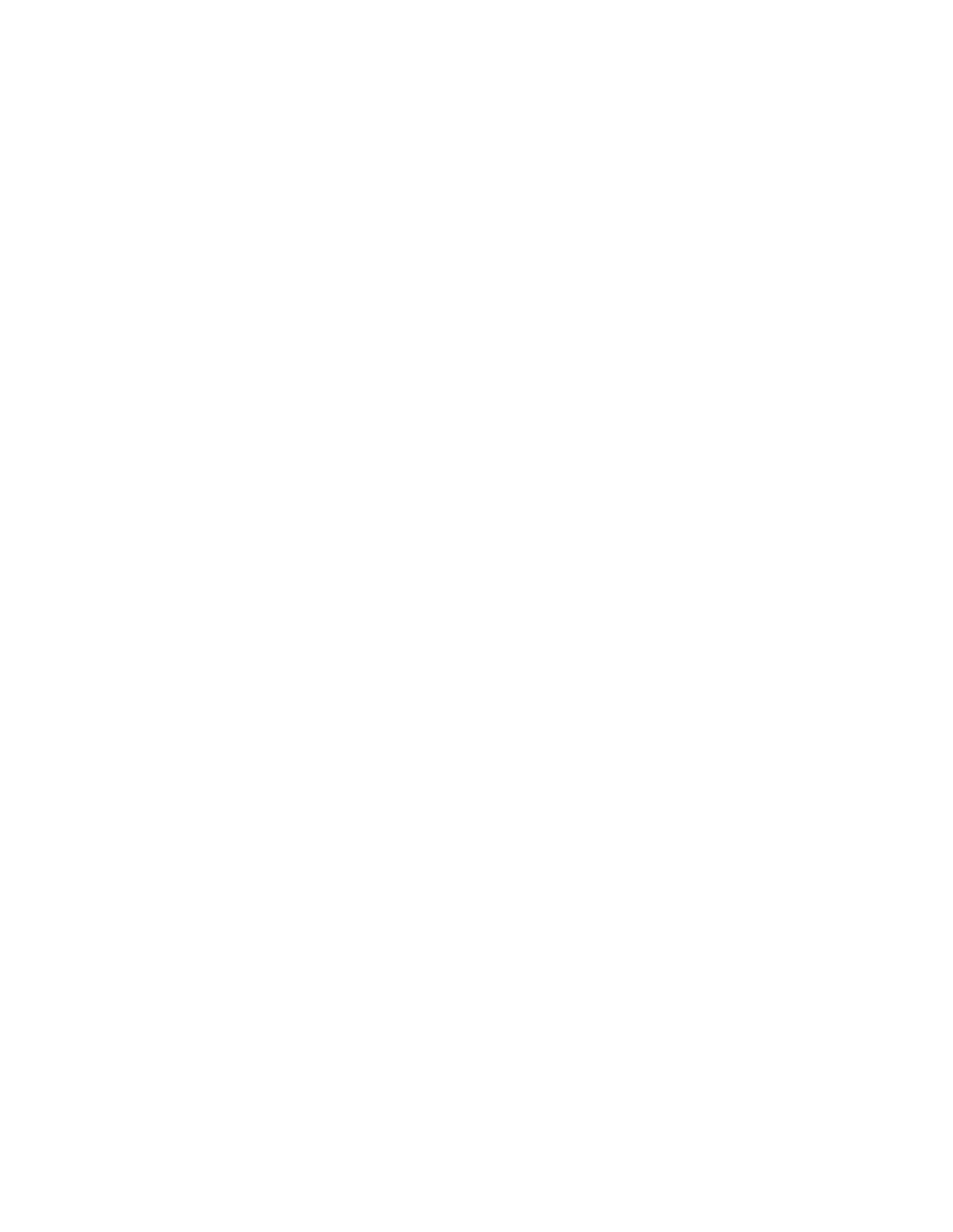### Research Report

## Harris County's College Advising Needs

This research report is a preliminary assessment of college advising needs in nine target school districts surrounding the Houston Independent School District: *Pasadena*, *Galena Park*, *Sheldon*, *Humble*, *Aldine*, *Cypress-Fairbanks*, *Spring Branch*, *Alief*, and *Katy ISD*. We present our findings based on publicly available information from district and state sources, data from state agencies, and additional information gathered from phone interviews with district personnel. We report three primary conclusions: (1) districts struggle with limited documentation and/or accessibility of college application and enrollment rates, (2) there is a strong need for increased post-secondary advising services and (3) there is a strong need for more equitable distribution of services across high school campuses.

RESEARCH REPORT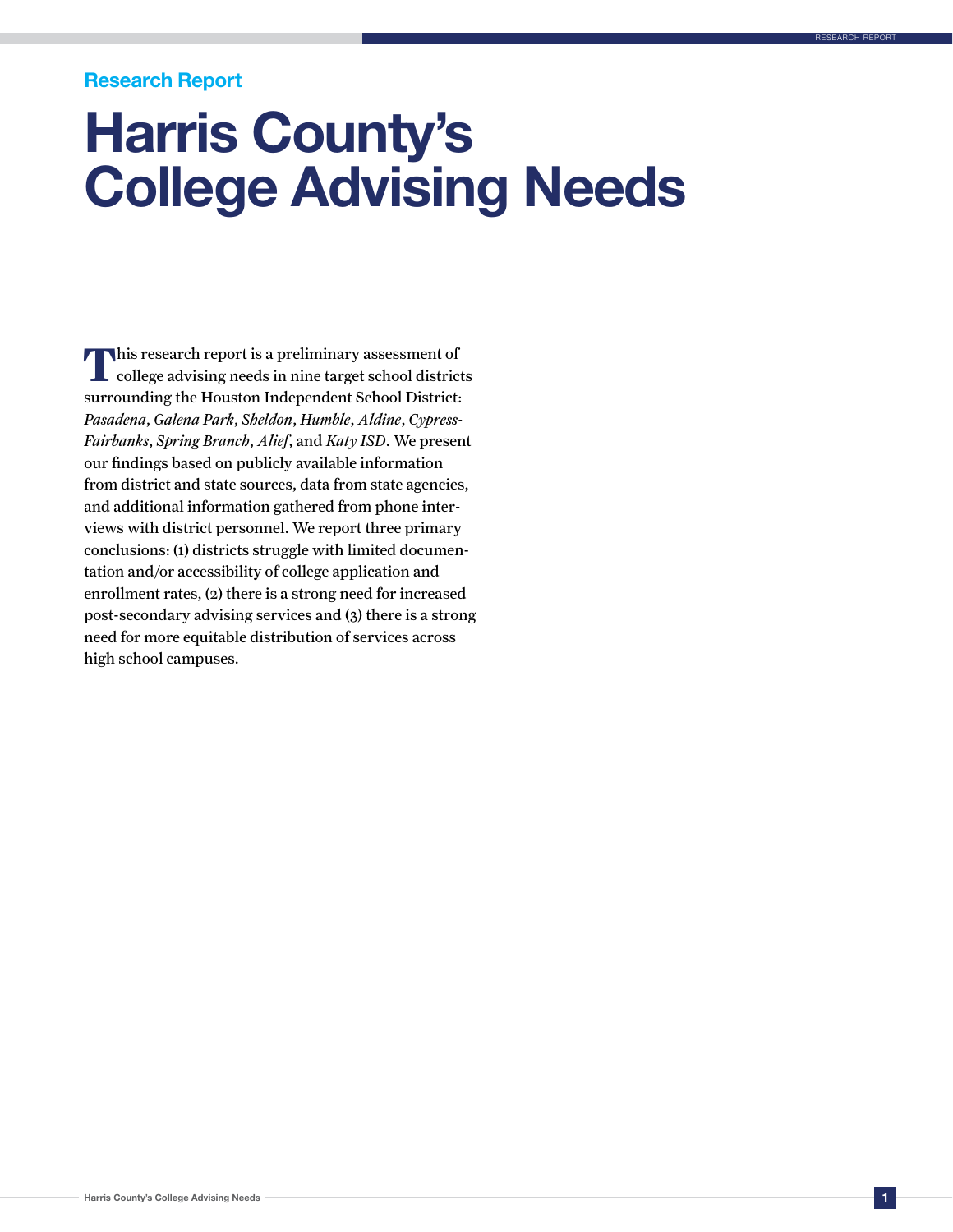## Executive Summary

- $\blacksquare$  Economically disadvantaged districts display the highest college application rates (more than 75 percent) while more economically advantaged districts display the lowest rates (less than 50 percent) in Texas. Disproportionate rates are likely driven by out-of-state applications in more advantaged districts and overrepresentation in applications to two-year institutions among disadvantaged districts.
- ! Districts serving economically disadvantaged populations show higher rates of students enrolling in two-year institutions compared to four-year institutions.
- **Districts struggle with limited documentation and** accessibility to college application and enrollment rate data: most district staff cannot easily access NSC or ApplyTexas data despite district collection of the data.
- FAFSA completion rates across school districts are considerably low, especially in districts serving higher percentages of students classified as economically disadvantaged. On average, only about 29 percent of students classified as seniors completed a FAFSA application by the start of January 2017 with little variation across the target districts (completion ranged from 21 to 32 percent).
- ! High immigrant student populations that are not eligible for federal aid may be driving the low FAFSA completion numbers.
- On average, districts hold a ratio of one counselor (any type) to more than 300 students, compared to HISD's ratio of 1 counselor (any type) to 184 students.
- College-focused counselors are spread thin: only about half of the districts employ a college-focused counselor serving schools in some capacity.
- Economically disadvantaged districts utilize careerfocused rather than college-focused staff to provide post-secondary guidance.
- $\blacksquare$  A majority of the nine target districts do not have a department specifically focused on providing college advising.
- **IF** In some districts, a majority of high school campuses share at least one (regular) guidance counselor with another campus, adding an extra burden for counselors and likely hindering student ease of access to advising.
- $\blacksquare$  Although third-party nonprofits and organizations provide auxiliary college advising aid to districts, this aid is limited and not equitably distributed.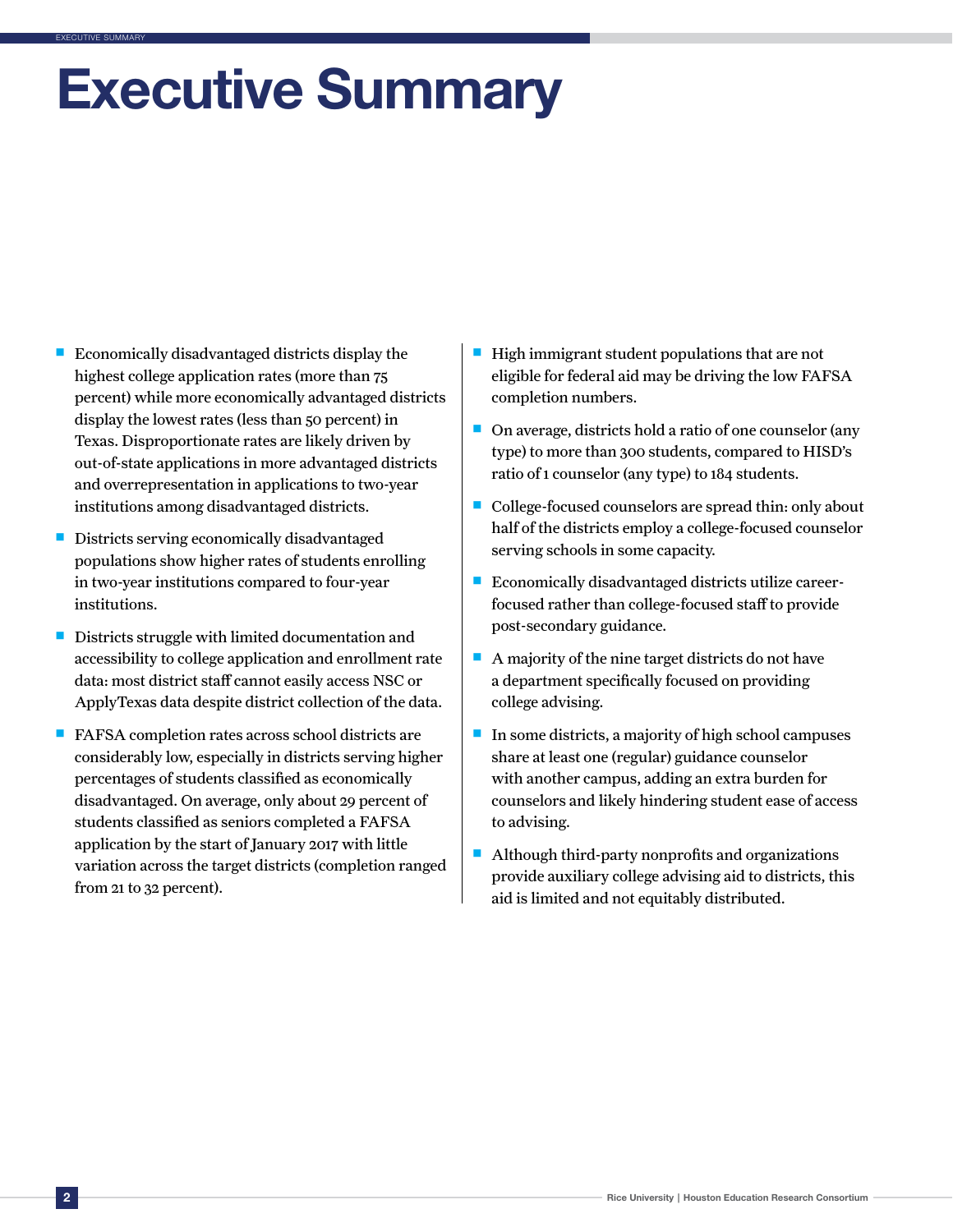# **Background**

In the summer prior to the 2015–16 school year, the Houston Independent School District (Houston IS Houston Independent School District (Houston ISD from here on) implemented a new district-wide college advising program.<sup>1</sup> Before the program's implementation, many schools in the district had little or no access to individuals whose sole purpose was to provide college advising. Previously, students seeking college advice could meet with school guidance counselors. However, guidance counselors balance heavy caseloads along with other non-advising responsibilities and are generally not trained or have limited training in college advising (Corwin et al. 2004; Woods and Domina 2014). The new advising program places advisers at each high school campus to focus solely on college and financial aid advising.

Houston ISD serves a student population that is largely minority, first-generation,<sup>2</sup> and low-income. Students who are racial and ethnic minorities, first generation, and low-income are more likely to lack access to college information than their advantaged counterparts (Holland 2015). Because students classified as economically disadvantaged tend to rely on their high school for college information, college advisers play a key role in guiding students' post-high school trajectory (Bell, Rowan-Kenyon, and Perna 2009; Bryan et al. 2011; Hill, Bregman, and Andrade 2015; Holland 2015; Lareau 2011; Weis, Cipollone, and Jenkins 2014). Several Harris County districts mirror Houston ISD in that they also serve a large proportion of students from high-need communities that could benefit from college advising.

Previously, the Houston Education Research Consortium (HERC) produced an assessment of Houston ISD's new college advising program. Interviewed student and adviser participants shared the multiple benefits and impacts of the new advising program (see [Bancroft and Chukhray](https://kinder.rice.edu/sites/g/files/bxs1676/f/documents/2016V4I8.BANCROFT_CAPI.pdf)  [2016](https://kinder.rice.edu/sites/g/files/bxs1676/f/documents/2016V4I8.BANCROFT_CAPI.pdf)). Subsequently, HERC was asked to gather information on college advising needs in surrounding Harris County school districts. The nine target districts chosen for the needs assessment include *Pasadena, Galena Park, Sheldon, Humble, Aldine, Cypress-Fairbanks, Spring Branch, Alief, and Katy ISD,* as well as *Houston ISD* for comparison*.* In this report, we present findings related to advising services of the target Harris County school districts in the 2016–17 academic school year.

<sup>1</sup> A generous grant from the Houston Endowment to Houston ISD made the advising program possible. Houston ISD also matched the funds.

<sup>2</sup> Students who are the first in their family to attend a four-year college or university.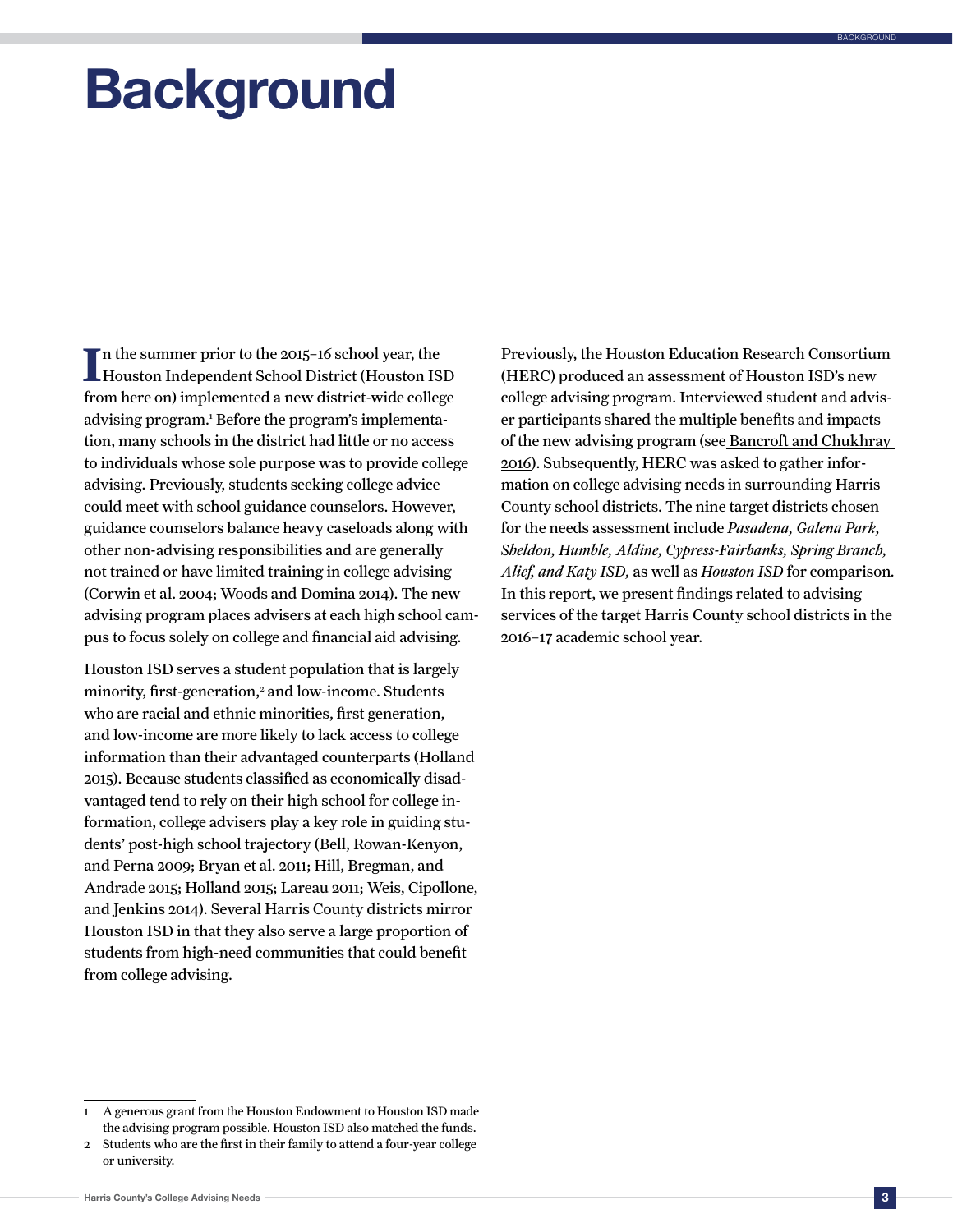## Data and Methods

**V**e gauged initial information on college advising services by examining each district and school website. We obtained additional information via phone interviews with district personnel, including college readiness counselors and facilitators, directors of college readiness and counseling, directors of advanced academics, and counseling coordinators. Through interviews, we inquired about college advising needs that were not apparent from our Internet search.

We also draw on data from the Texas Higher Education Coordinating Board (2015) as well as the [Texas College](mailto:http://www.texascollegeaccess.org)  [Access Network \(TxCAN\).](mailto:http://www.texascollegeaccess.org) TxCAN, an Educate Texas Initiative, forms part of the National College Access Network. TxCAN functions as a network of education agencies (secondary and postsecondary) with the goal of increasing student access and success in higher education (Texas College Access 2017). For this analysis, we draw on the most recent and obtainable ApplyTexas (2016–17) and FAFSA (2016–2017) TxCAN data reports. The ApplyTexas and FAFSA reports provide insight into college and financial aid application rates across and within districts. ApplyTexas serves as a centralized application system for higher education institutions in Texas (mostly public but also some private and two-year schools). Although ApplyTexas only includes Texas institutions within its portal, it still serves as a reliable source for understanding college application trends given that students, especially race/ethnic minorities and students classified as socioeconomically disadvantaged, are more likely to apply to institutions in close proximity (Turley 2009). In Texas, for example, nearly 52 percent of high school graduates attend an in-state institution (this includes both 2- and 4-year institutions) (Texas Higher Education Data 2016).

In this report, we focus on gathering the following information for each district: total number of high schools, total number of seniors, 2-year and 4-year institution college application and enrollment rates, information about programs (internal or external) offering college advising, and other types of college advising resources.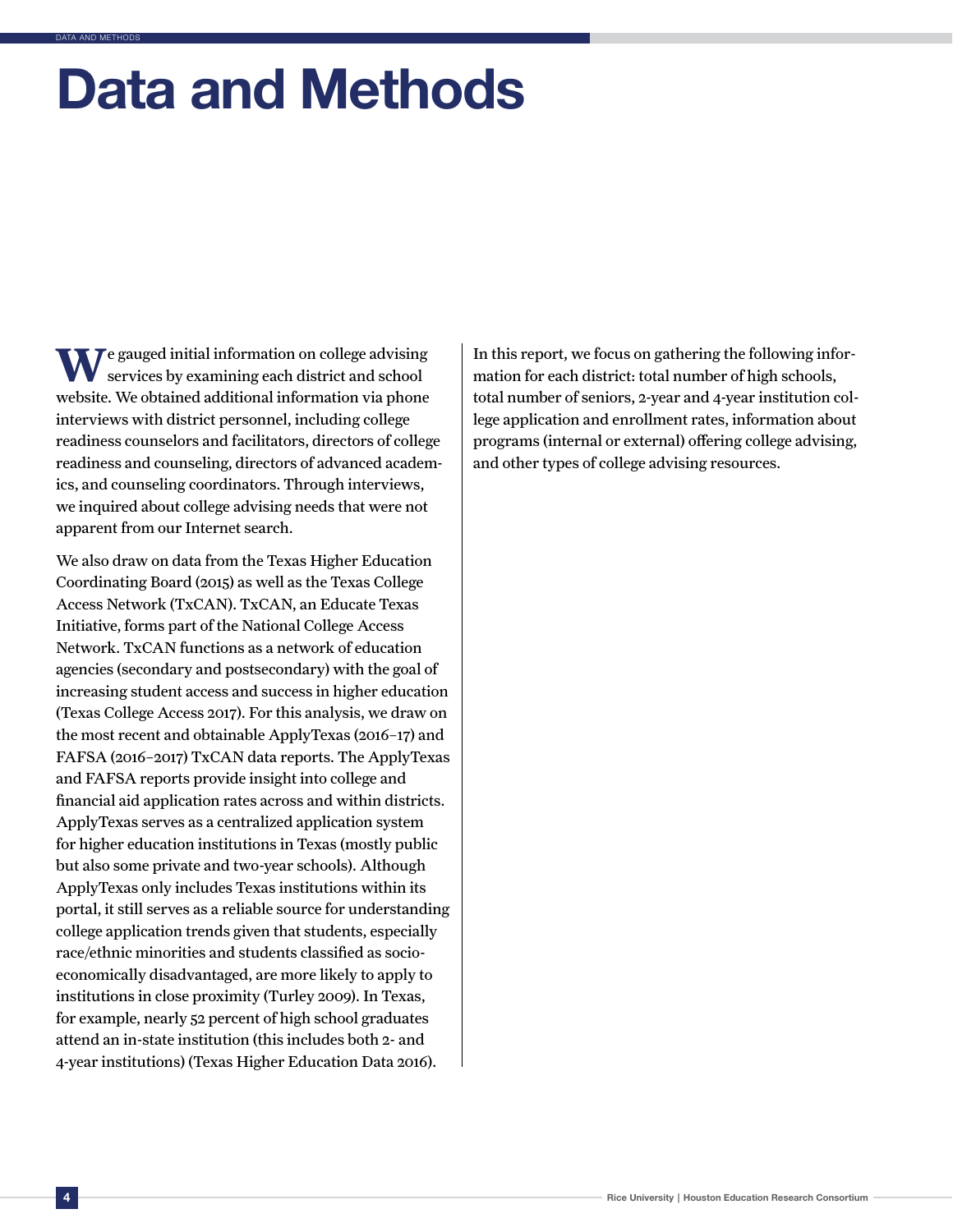

#### **Figure 1. Percent white in target Harris County districts**

DATA AND METHODS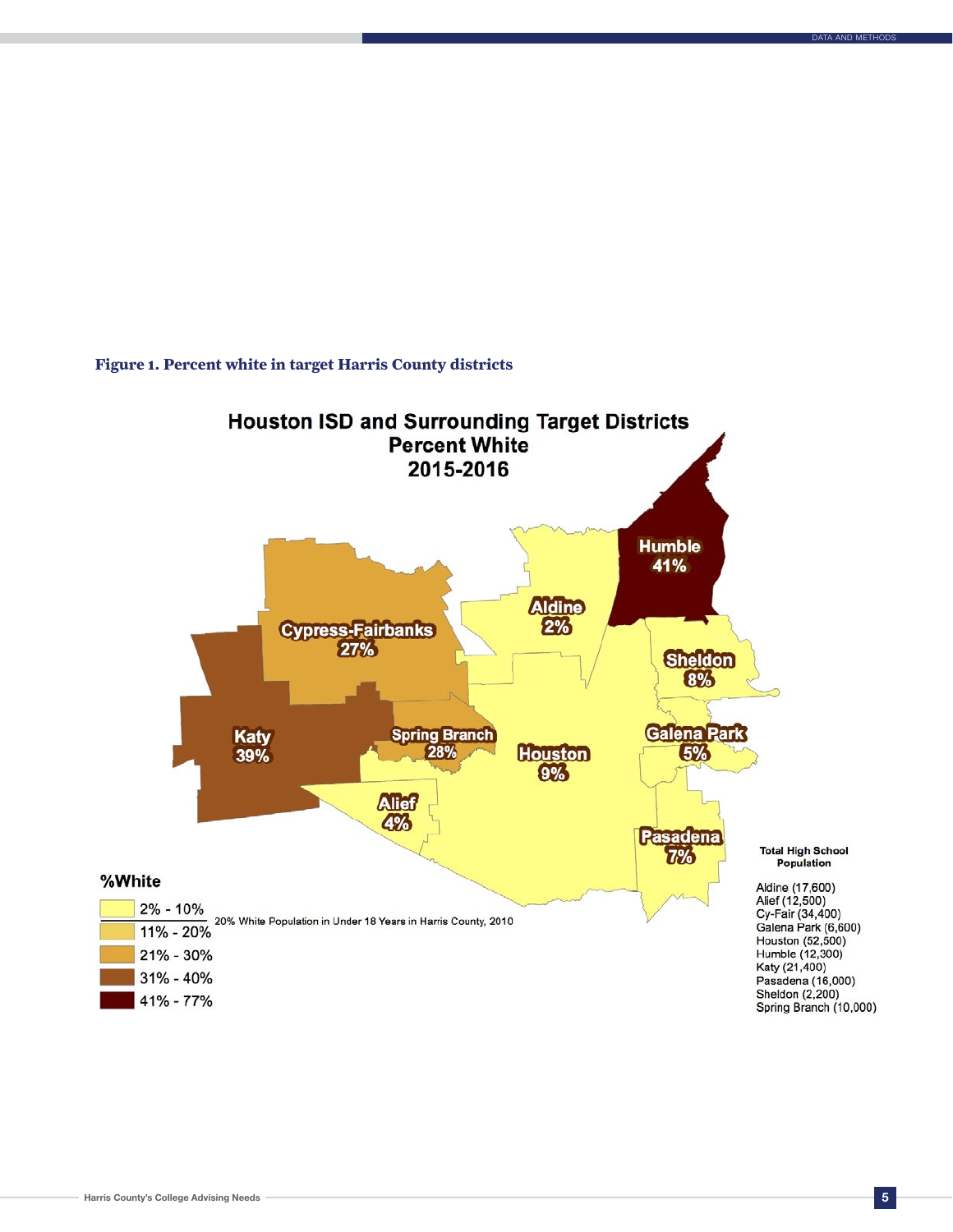## Brief Overview of Target Districts

**T** e begin with a brief overview of the nine target districts in Harris County. The districts vary in demographics, economic status, and size, including both the total number of schools and students. Figure 1 displays the percentage of white students across target districts and the total high school population. Districts geographically further away from Houston ISD tend to serve larger percentages of white students than districts in closer proximity to Houston ISD (e.g., Katy ISD is 39 percent white and Humble ISD is 41 percent white). Illustrating the racial and ethnic breakdown of students in the target districts, Table 1 shows that many of the districts serve a predominantly minority student population. In particular, Aldine, Galena Park, and Sheldon serve areas where more than 90 percent of students are Hispanic or Black. Pasadena is unique in that it serves the largest majority Hispanic student population (83%) relative to the other target districts.

Figure 2 illustrates the scale of economic disadvantage in the target districts and the total number of high schools per district. Districts geographically further away from Houston ISD are composed of fewer students classified as economically disadvantaged. Katy ISD's student population is among the least disadvantaged at 28 percent, and similarly Humble ISD, the district with the largest white student population, is only 34 percent economically disadvantaged. In Cypress-Fairbanks ISD, one of the most racially/ethnically mixed districts, nearly 50 percent of students are economically disadvantaged. Districts nearest to Houston ISD tend to serve a large proportion of students classified as economically disadvantaged, similar to Houston ISD. More than 75 percent of students in Aldine, Sheldon, Galena Park, and Pasadena ISD are classified as economically disadvantaged based on student qualification for free or reduced lunch.

| <b>District</b>   | % White | % Black | % Hispanic | % Asian |
|-------------------|---------|---------|------------|---------|
| Aldine            | 2%      | 24%     | 72%        | 1%      |
| Alief             | 4%      | 29%     | 52%        | 12%     |
| Cypress-Fairbanks | 27%     | 17%     | 44%        | 9%      |
| Galena Park       | 5%      | 15%     | 78%        | 1%      |
| Houston           | 9%      | 24%     | 62%        | 4%      |
| Humble            | 41%     | 19%     | 34%        | 3%      |
| Katy              | 38%     | 10%     | 35%        | 14%     |
| Pasadena          | 6%      | 7%      | 83%        | 3%      |
| Sheldon           | 7%      | 21%     | 70%        | 1%      |
| Spring Branch     | 28%     | 5%      | 58%        | 6%      |

#### **Table 1. Breakdown of four major racial and ethnic groups in target Harris County school districts (2015–2016)**

Data Source: Texas Education Agency Academic Performance Reports.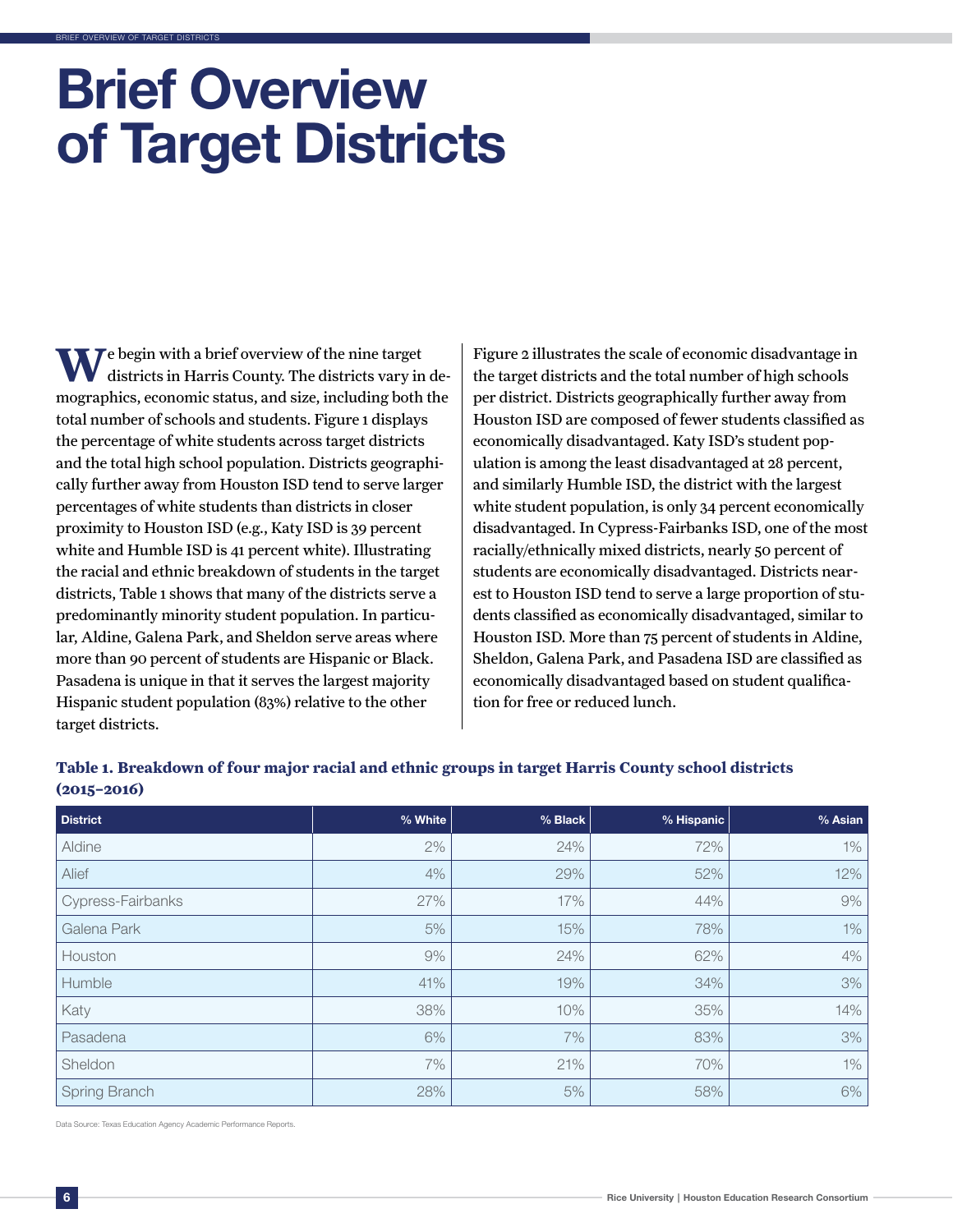

#### **Figure 2. Percent economically disadvantaged in target Harris County districts**

BRIEF OVERVIEW OF TARGET DISTRICTS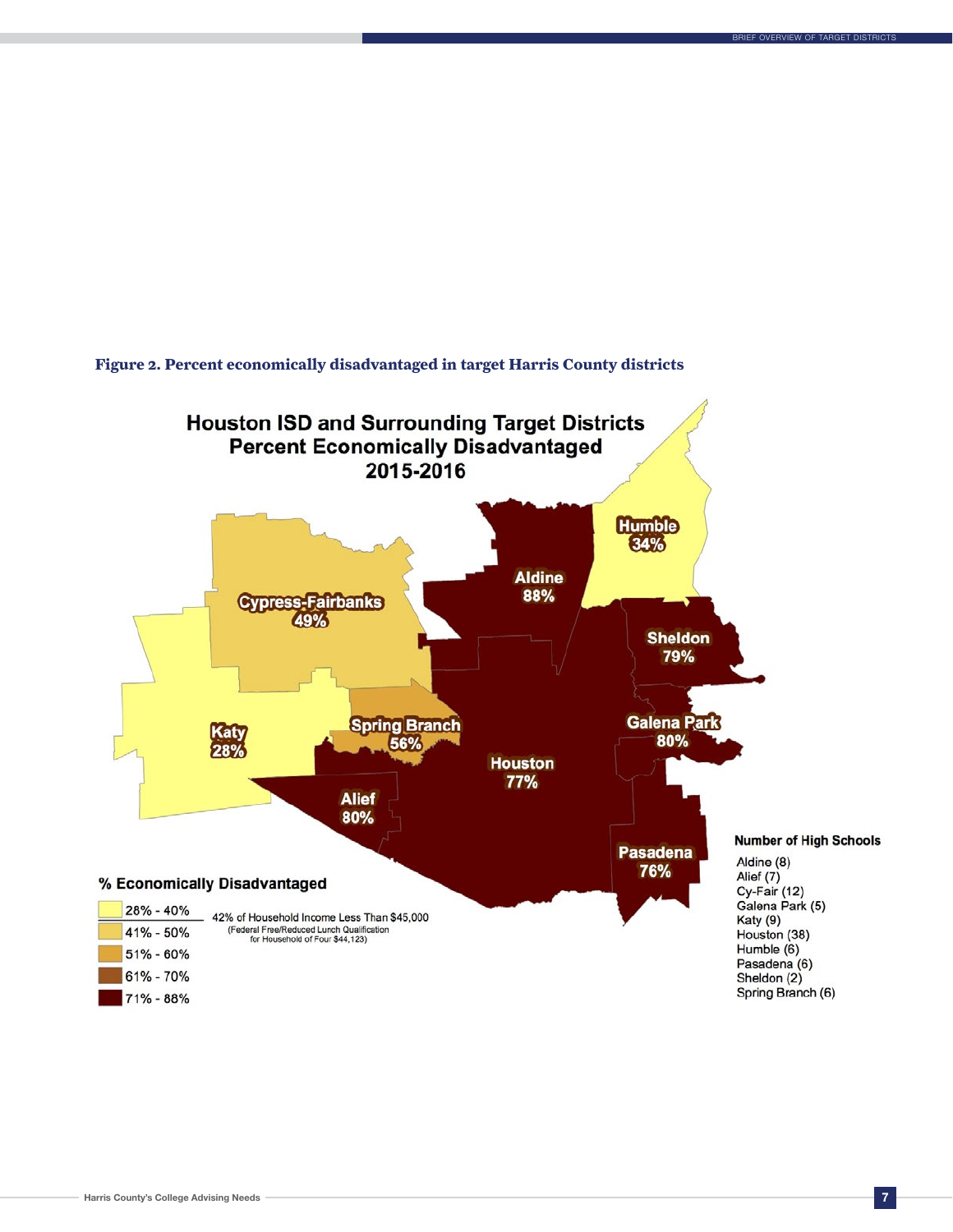## Documentation and Access to Data

**T** Through the information gathering process, we found that target districts struggle with limited documentation and/or accessibility to college application and enrollment data. Some district staff indicated that they did not have application rates readily available and had to look into ApplyTexas, FAFSA, and/or Common Application data. One staff contact indicated that obtaining application rates would be very labor intensive. Other districts receive data directly from ApplyTexas and/or FAFSA but do not have information on students who apply out of state. They directed us to the National Student Clearinghouse (NSC), ApplyTexas, FAFSA, or the Texas Higher Education Coordinating Board. All nine districts collect NSC data but most cannot easily access the information. One district, for instance, indicated that they do not keep track of the NSC data because they do not have the means for doing so. Similarly, with ApplyTexas data, limited personnel and data documentation challenges hinder access to this information. Such obstacles create an arduous process for tracking and understanding post-secondary outcomes.

We overcome the obstacle with limited documentation and access to data by drawing on other sources of data, such as the TxCAN reports (please see data and methods section for a more detailed description). Below, we report on patterns in college application submission rates, college enrollment rates, and FAFSA completion rates. From there, we delve into college advising services and distribution of these services.

### **Table 2. ApplyTexas student applicant frequencies and rates for target Harris County school districts as of February 25, 2017**

| <b>School District and High School</b> | <b>Number of</b><br><b>Applicants</b> |
|----------------------------------------|---------------------------------------|
| <b>Aldine ISD</b>                      |                                       |
| <b>Aldine Senior</b>                   | 357                                   |
| Benjamin O. Davis                      | 308                                   |
| <b>Carver Magnet</b>                   | 126                                   |
| Eisenhower                             | 215                                   |
| <b>Hall Center</b>                     | 10                                    |
| Macarthur                              | 397                                   |
| Nimitz                                 | 327                                   |
| <b>Victory Early College</b>           | 113                                   |
| <b>Total</b>                           | 1,853                                 |
| # of Seniors                           | 2,957                                 |
| % Applied                              | 63%                                   |
| <b>Alief ISD**</b>                     |                                       |
| Alief Early College                    | 94                                    |
| <b>Alief Hastings</b>                  | 610                                   |
| <b>Alief Taylor</b>                    | 480                                   |
| Elsik                                  | 641                                   |
| Kerr                                   | 151                                   |
| <b>Total</b>                           | 1,976                                 |
| # of Seniors                           | 2,391                                 |
| % Applied                              | 83%                                   |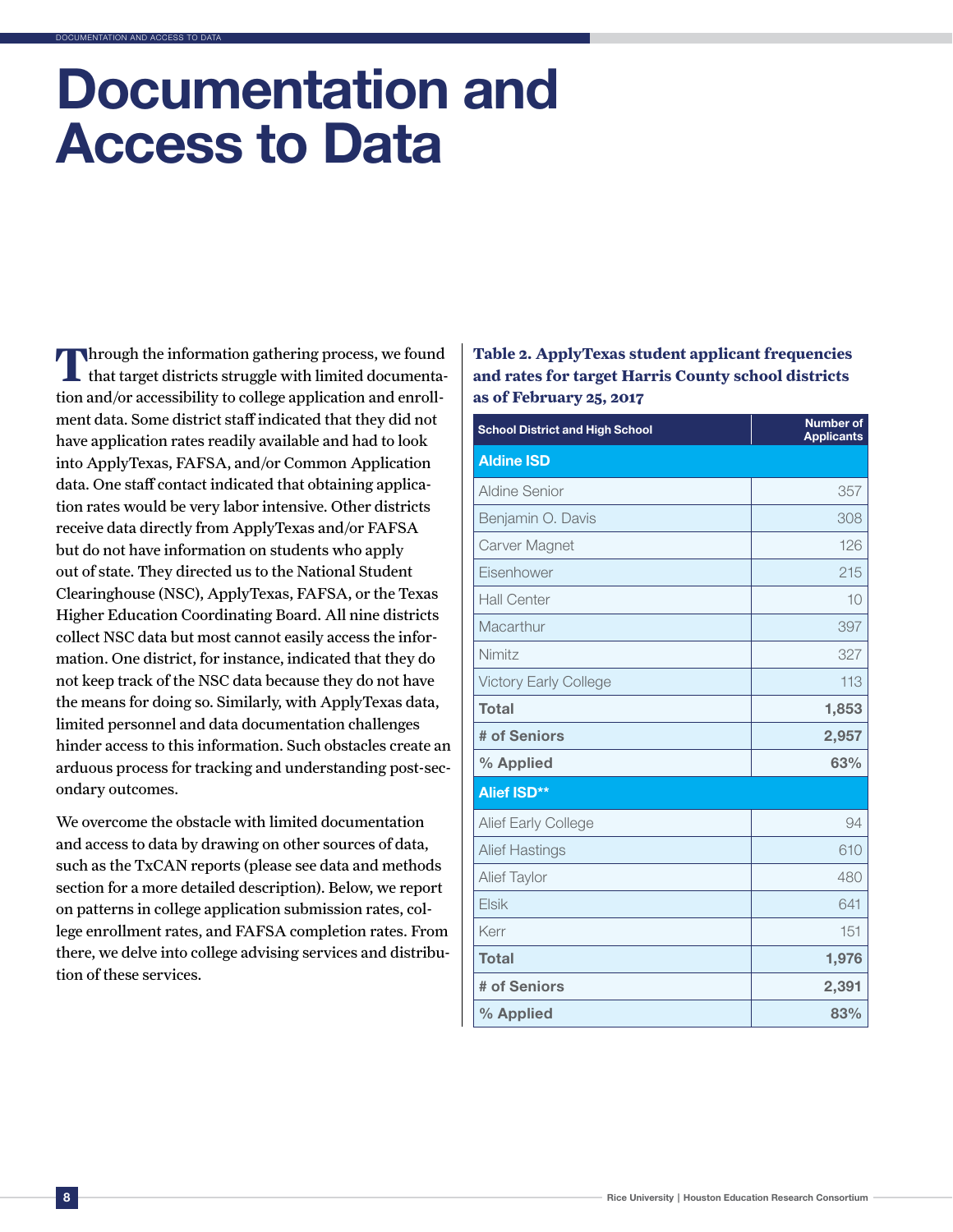| <b>School District and High School</b> | <b>Number of</b><br><b>Applicants</b> |
|----------------------------------------|---------------------------------------|
| Cypress-Fairbanks ISD**                |                                       |
| Cy-Fair Senior                         | 434                                   |
| <b>Cypress Creek</b>                   | 325                                   |
| <b>Cypress Falls</b>                   | 369                                   |
| <b>Cypress Lakes</b>                   | 275                                   |
| <b>Cypress Ranch</b>                   | 484                                   |
| <b>Cypress Ridge</b>                   | 264                                   |
| <b>Cypress Springs</b>                 | 273                                   |
| Cypress Woods                          | 439                                   |
| Jersey Village                         | 313                                   |
| Langham Creek                          | 303                                   |
| Windfern                               | $\star$                               |
| <b>Total</b>                           | 3,479                                 |
| # of Seniors                           | 7,983                                 |
| % Applied                              | 44%                                   |
| <b>Galena Park ISD</b>                 |                                       |
| Galena Park                            | 237                                   |
| North Shore                            | $\star$                               |
| North Shore Senior                     | 504                                   |
| Early College Academy                  | 74                                    |
| Total                                  | 815                                   |
| # of Seniors                           | 1,652                                 |
| % Applied                              | 49%                                   |
| <b>Houston ISD**</b>                   |                                       |
| Barbara Jordan                         | 161                                   |
| <b>Bellaire Senior</b>                 | 559                                   |
| Booker T. Washington                   | 128                                   |
| Carnegie Vanguard                      | 122                                   |
| Cesar E. Chavez                        | 367                                   |
| <b>Challenge Early College</b>         | 90                                    |
| Debakey                                | 137                                   |
| East Early College                     | 102                                   |
| Eastwood Academy                       | 93                                    |
| <b>ESTEM</b>                           | 77                                    |
| Energy Institute                       | 99                                    |
| Evan E. Worthing Sr.                   | 88                                    |
| Furr                                   | 122                                   |

| <b>School District and High School</b> | <b>Number of</b><br><b>Applicants</b> |
|----------------------------------------|---------------------------------------|
| <b>HSPVA</b>                           | 104                                   |
| Heights                                | 351                                   |
| <b>HAIS</b>                            | 83                                    |
| HS for Law Enforcement & Cri. Jus.     | 68                                    |
| <b>Jack Yates</b>                      | 134                                   |
| James Madison                          | 201                                   |
| Jane Long                              | 44                                    |
| Jones Futures Academy                  | $\star$                               |
| Kashmere Senior                        | 89                                    |
| Liberty                                | 29                                    |
| Margaret L. Wisdom                     | 212                                   |
| Mickey Leland Coll. Prep. Acad.        | 10                                    |
| Middle College - HCC Felix Fra.        |                                       |
| Middle College - HCC Gulfton           | $\star$                               |
| Milby                                  | 299                                   |
| Mirabeau B. Lamar Sr.                  | 416                                   |
| Mt. Carmel Academy                     | 75                                    |
| North Forest                           | 150                                   |
| North Houston Early College            | 99                                    |
| Northside                              | 281                                   |
| <b>Reach Charter</b>                   | 6                                     |
| Ross S. Sterling                       | 428                                   |
| Sam Houston Math Sci.                  | 566                                   |
| Scarborough Senior                     | 128                                   |
| Sharpstown                             | 235                                   |
| Sharpstown International               | 98                                    |
| South Early College                    | 14                                    |
| Stephen F. Austin                      | 198                                   |
| Victory Prep.                          | $\sqrt{2}$                            |
| Waltrip                                | 298                                   |
| Westbury Christian                     | 25                                    |
| Westside                               | 452                                   |
| Wheatley                               | 87                                    |
| Young Women's Coll. Prep.              | 32                                    |
| <b>Total</b>                           | 7,364                                 |
| # of Seniors                           | 10,573                                |
| % Applied                              | 70%                                   |
|                                        |                                       |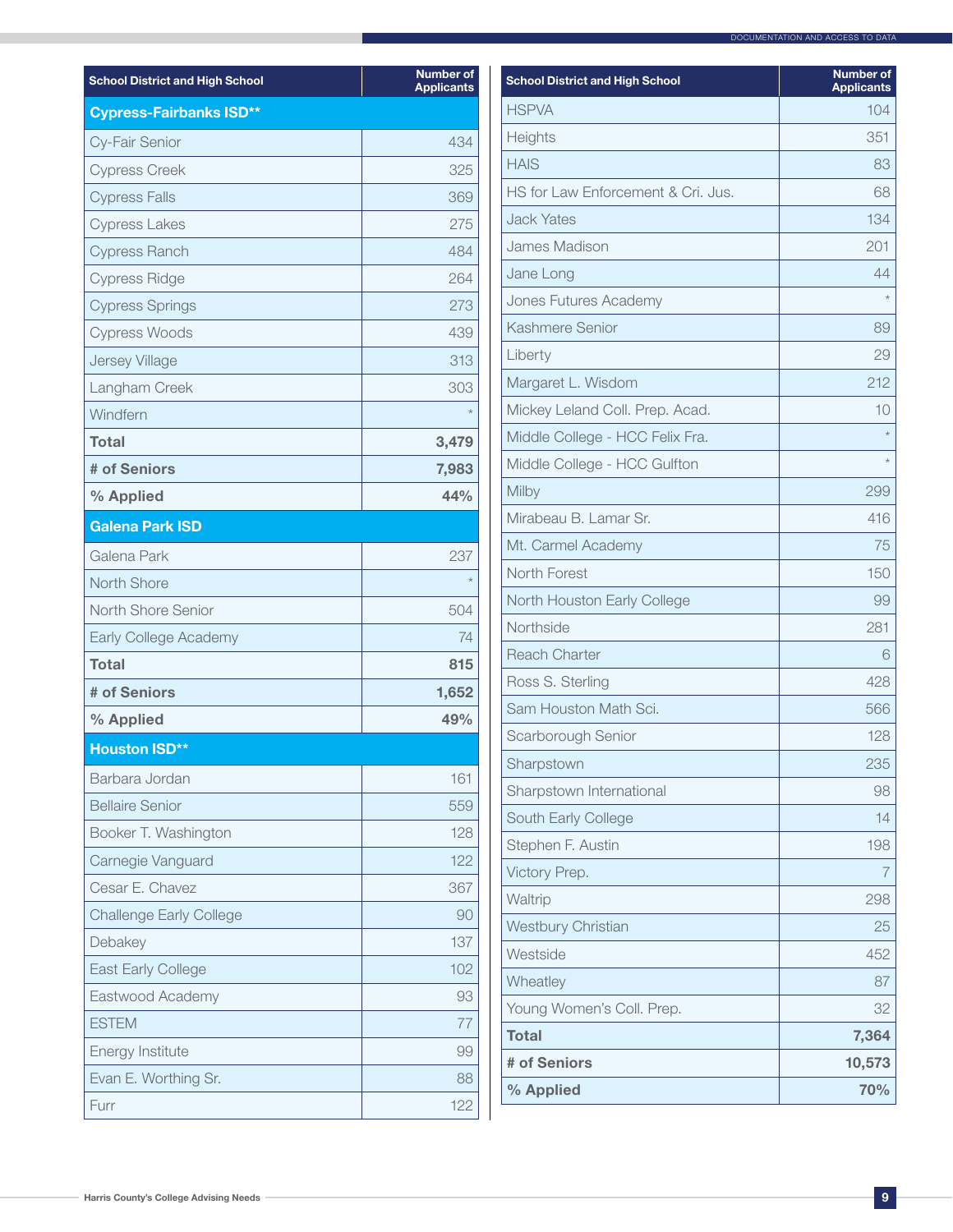#### DOCUMENTATION AND ACCESS TO DATA

| <b>School District and High School</b> | <b>Number of</b><br><b>Applicants</b> |
|----------------------------------------|---------------------------------------|
| <b>Humble ISD</b>                      |                                       |
| Atascocita                             | 302                                   |
| Humble                                 | 180                                   |
| Kingwood                               | 338                                   |
| Kingwood Park                          | 183                                   |
| Quest                                  | 50                                    |
| <b>Summer Creek</b>                    | 245                                   |
| <b>Total</b>                           | 1,298                                 |
| # of Seniors                           | 2,743                                 |
| % Applied                              | 47%                                   |
| Katy ISD**                             |                                       |
| Cinco Ranch                            | 522                                   |
| James E. Taylor                        | 409                                   |
| Katy                                   | 313                                   |
| Martha Raines                          |                                       |
| Mayde Creek                            | 236                                   |
| Morton Ranch                           | 418                                   |
| Obra D. Tompkins                       | 379                                   |
| <b>Opportunity Awareness Center</b>    | $\star$                               |
| Seven Lakes                            | 573                                   |
| <b>Total</b>                           | 2,850                                 |
| # of Seniors                           | 4,686                                 |
| % Applied                              | 61%                                   |
| Pasadena ISD**                         |                                       |
| J. Frank Dobie                         | 443                                   |
| Pasadena                               | 380                                   |
| Pasadena Memorial                      | 395                                   |
| South Houston                          | 455                                   |
| Sam Rayburn                            | 338                                   |
| <b>Total</b>                           | 2,011                                 |
| # of Seniors                           | 3,612                                 |
| % Applied                              | 56%                                   |
| <b>Sheldon ISD**</b>                   |                                       |
| C. E. King                             | 316                                   |
| <b>Total</b>                           | 316                                   |
| # of Seniors                           | 401                                   |
| % Applied                              | 79%                                   |

| <b>School District and High School</b> | <b>Number of</b><br><b>Applicants</b> |
|----------------------------------------|---------------------------------------|
| <b>Spring Branch ISD**</b>             |                                       |
| Academy of Choice                      | 5                                     |
| <b>Memorial Senior</b>                 | 476                                   |
| Northbrook Senior                      | 299                                   |
| <b>Spring Woods Senior</b>             | 286                                   |
| Stafford                               | 94                                    |
| Westchester Acad                       | 94                                    |
| Total                                  | 1,254                                 |
| # of Seniors                           | 2,159                                 |
| % Applied                              | 58%                                   |

Data Source: TxCAN ApplyTexas application report and TxCAN FAFSA completion report.<br>Note: Senior count is based on FAFSA data. In contrast to four-year universities, community colleges—a common<br>type of two-year institution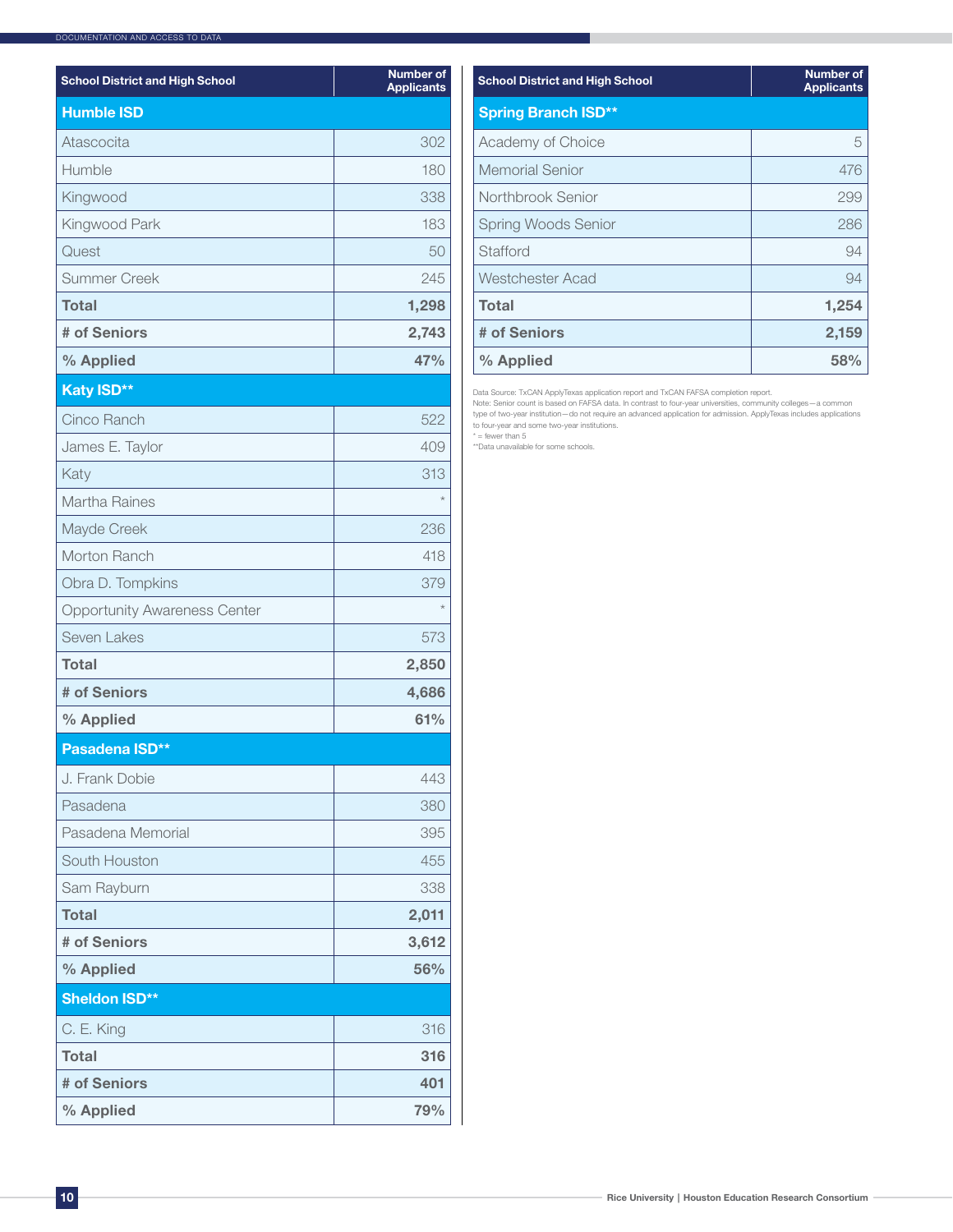## College Application, Enrollment, and Financial Aid Application Rates

### College Application Rates

Drawing on the ApplyTexas report on student applicant data, we find that student applicant rates to Texas colleges and universities vary across target districts in Harris County. Table 2 denotes the number and rate of students that applied to a Texas post-secondary institution from August 1, 2016 to February 25, 2017. Alief and Sheldon ISD have the highest applicant rates at 83 percent and 79 percent, respectively, while Cypress-Fairbanks ISD (44%) and Humble ISD (47%) have the lowest. Some of the more economically *disadvantaged* districts have the highest applicant rates (e.g., Sheldon, Alief, and Aldine ISD). This trend is similar to Houston ISD, which serves a large portion of students from high-need communities but has one of the higher college application rates. Some of the more economically *advantaged* districts have moderate to low student applicant rates (e.g., Humble and Katy ISD). In Humble ISD, for example, where 34 percent of students are considered economically disadvantaged, only 47 percent of students submitted a college application. This applicant rate pattern is not surprising given that students from more advantaged communities have more resources to attend out-of-state institutions (Mattern and Wyatt 2009; Niu 2015). We will return to discussing out-of-state enrollment in the next section on college enrollment rates.

Additional explanations may exist for the inverse relationship between socioeconomic status and Texas college application rates. First, ApplyTexas serves as a common application for Texas institutions. Some four-year institutions, like Rice University, and other two-year institutions, such as local community colleges, are not represented in the application portal. Students in more advantaged districts may be applying to in-state institutions like Rice University that are not represented in the ApplyTexas data, to out-of-state schools, or they may be applying directly to their Texas institutions of interest, which brings the ApplyTexas student applicant rate down for these

districts.3 Second, given that ApplyTexas allows students to apply for admission to both four-year and participating two-year institutions, it may be that students in more disadvantaged districts are submitting applications for admission to participtating two-year institutions at higher rates. In contrast to four-year universities, community colleges—a common type of two-year institution—do *not* require an advanced application for admission. Having met certain requirements, students can typically enroll without a formal admission review process. Hence, it may be that the ApplyTexas application simply facilitates enrollment requests across these two-year institutions for students.

COLLEGE APPLICATION, ENROLLMENT, AND FINANCIAL AID APPLICATION RATES

### College Enrollment Rates

In addition to gauging college application data, we also draw on ApplyTexas to understand students' college enrollment rates across Harris County. Table 3 denotes the enrollment rates of high school graduates enrolled in a Texas public or private higher education institution (including 2- and 4-year schools) the fall semester after high school graduation. These rates are conditional on the number of graduates per district.4 The data in Table 3 only includes students whom the Texas Higher Education Coordinating Board was able to track or find. Students not trackable or not found could potentially be at an out-ofstate institution, could have moved to other states for other reasons, could be in the workforce or may not have enrolled in a higher education institution and may not be employed.

Among the districts serving more advantaged students, higher rates of students attend four-year institutions

<sup>3</sup> Out-of-state application data was not available for this report but future research inquiries and interested readers may refer to National Student Clearinghouse or the Common Application data.

This includes all students who completed all requirements to receive a high school diploma during the academic school year (Texas Education Agency).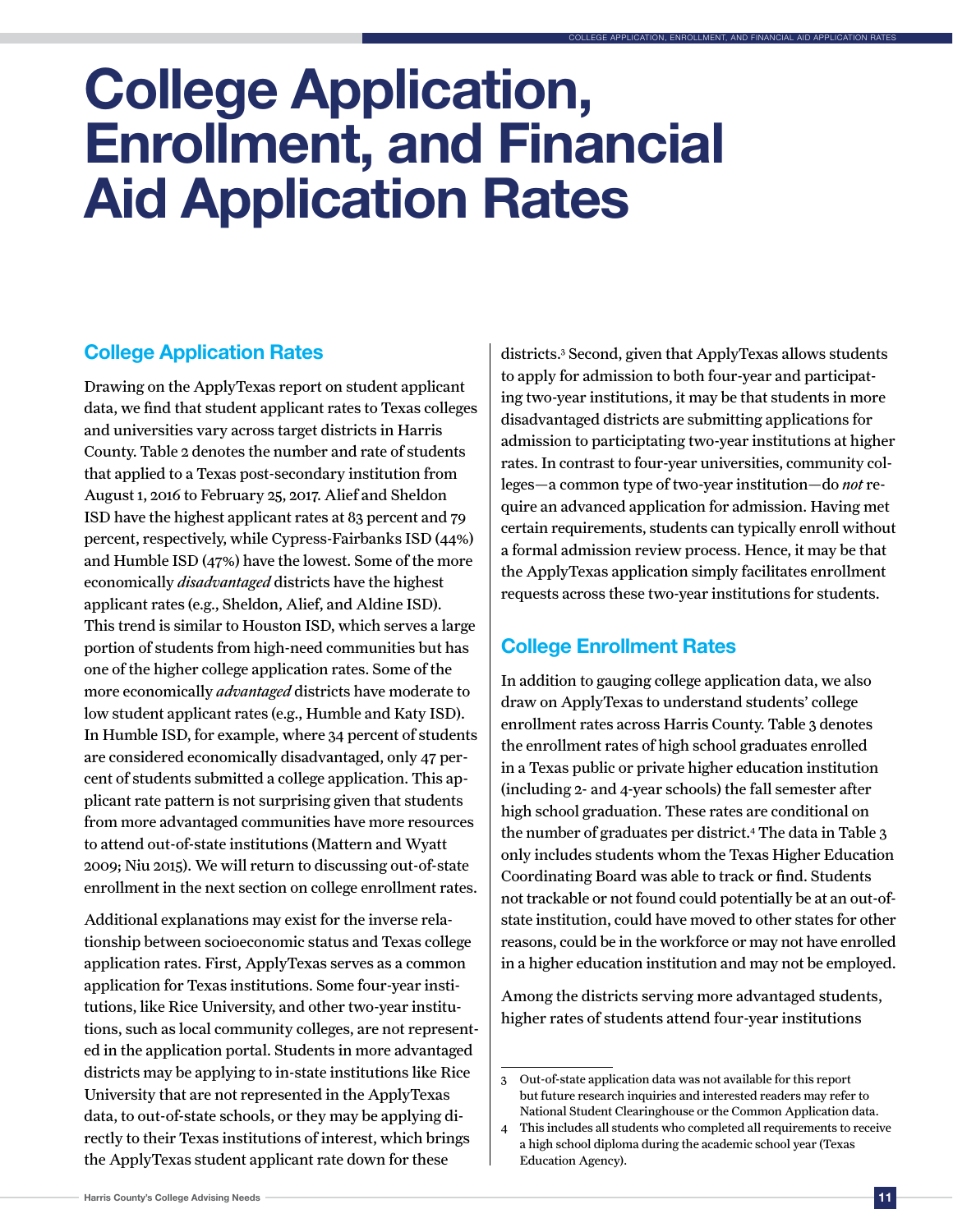than two-year institutions. In contrast, across districts serving more economically disadvantaged populations, higher rates of students attend two-year institutions. For instance, in Galena Park ISD, one of the most economically disadvantaged target districts, 28 percent of students attend a Texas two-year institution compared to 14 percent of students in the district who attend a Texas four-year institution.

COLLEGE APPLICATION, ENROLLMENT, AND FINANCIAL AID APPLICATION RATES

As previously mentioned, proximity to college generally plays a key role for economically disadvantaged and racially/ethnically diverse districts. For instance, districts along the ship channel and near San Jacinto Community College have "Education Planners" or college advisers associated with San Jacinto Community College. San Jacinto deploys these planners to districts such as Galena Park, Sheldon, and Pasadena ISD. The planners can assist with general college applications, but their primary focus is enrolling students at San Jacinto Community College. Although it is unclear from our data how long these planners have been at the districts, it could be that these types of services are driving students in more economically disadvantaged districts towards enrollment in community college. Notably, the districts with higher percentages of students attending two-year institutions are also districts with higher percentages of Hispanic students. The more advantaged districts show smaller percentage point differences in the rate of students attending Texas two-year versus four-year institutions and attendance at four-year schools is higher.

We return to discussing out-of-state enrollment, which may provide an explanation for this phenomenon. While we do not have data for Texas high school graduates' out-of-state post-secondary enrollment for this report, we can refer to Bancroft and Chukhray (2016) as well as other research to help draw conclusions. Bancroft and Chukhray (2016) found that students from schools serving largely disadvantaged populations often had not considered attending an institution out of town, especially an institution out of state, until their college success adviser encouraged them to consider this option. In general, proximity to college plays an important role in college enrollment, especially for less advantaged groups and minority students (Turley 2006; 2009). Out-of-state attendance is lowest among Hispanic students in particular and among students with less educated parents (e.g., less than a bachelor's degree) (Niu 2015). Students from more affluent and higher educated families are more likely to attend out-ofstate schools (Mattern and Wyatt 2009). This implies that Harris County students from advantaged families may be more likely to apply to and enroll in out-of-state schools. Hence, the smaller percentage point difference in twoyear versus four-year college attendance rates for advantaged districts may be due in part to these students' greater likelihood of enrolling in out-of-state schools. College enrollment trends across the districts indicate a need for increased college advising services in more disadvantaged districts to assist students in applying to institutions that best match their qualifications.

| Table 3. High school graduate enrollment rate in a Texas public or independent higher education institution |  |
|-------------------------------------------------------------------------------------------------------------|--|
| in fall 2015                                                                                                |  |

| <b>District</b>   | $2-yr$<br><b>Public/Ind</b> | % of Graduates<br><b>Enrolled</b><br>$(2-year)$ | $4 - yr$<br><b>Public/Ind</b> | % of Graduates<br><b>Enrolled</b><br>$(4-year)$ | <b>Not</b><br>Trackable* | <b>Not</b><br>Found* | <b>Total School</b><br><b>Graduates</b> |
|-------------------|-----------------------------|-------------------------------------------------|-------------------------------|-------------------------------------------------|--------------------------|----------------------|-----------------------------------------|
| Aldine            | 750                         | 22%                                             | 581                           | 17%                                             | 371                      | 1,668                | 3,364                                   |
| Alief             | 359                         | 14%                                             | 702                           | 27%                                             | 311                      | 1,167                | 2,559                                   |
| Cypress-Fairbanks | 2,006                       | 27%                                             | 2,201                         | 29%                                             | 513                      | 2,823                | 7,479                                   |
| Galena Park       | 429                         | 28%                                             | 218                           | 14%                                             | 97                       | 813                  | 1,557                                   |
| Houston           | 1,518                       | 16%                                             | 2,457                         | 26%                                             | 1,187                    | 4,515                | 9,497                                   |
| Humble            | 688                         | 26%                                             | 756                           | 28%                                             | 100                      | 1,131                | 2,677                                   |
| Katy              | 1,171                       | 25%                                             | 1,610                         | 34%                                             | 405                      | 1,498                | 4,684                                   |
| Pasadena          | 1,110                       | 35%                                             | 444                           | 14%                                             | 194                      | 1,454                | 3,216                                   |
| Sheldon           | 129                         | 30%                                             | 74                            | 17%                                             | 25                       | 202                  | 430                                     |
| Spring Branch     | 330                         | 17%                                             | 666                           | 33%                                             | 299                      | 703                  | 1,998                                   |
| Total**:          | 8,490                       | 23%                                             | 9,709                         | 26%                                             | 3,502                    | 15,974               | 37,461                                  |

Data Source: college enrollment data is from the Texas Higher Education Coordinating Board; graduate data is from the Texas Education Agency.

\*Not trackable graduates had non-standard ID numbers that did not find a match at Texas higher education institutions. 'Not found' graduates had standard ID numbers that were not found in the specified fall term at Texas h \*\* Total represents the totals across districts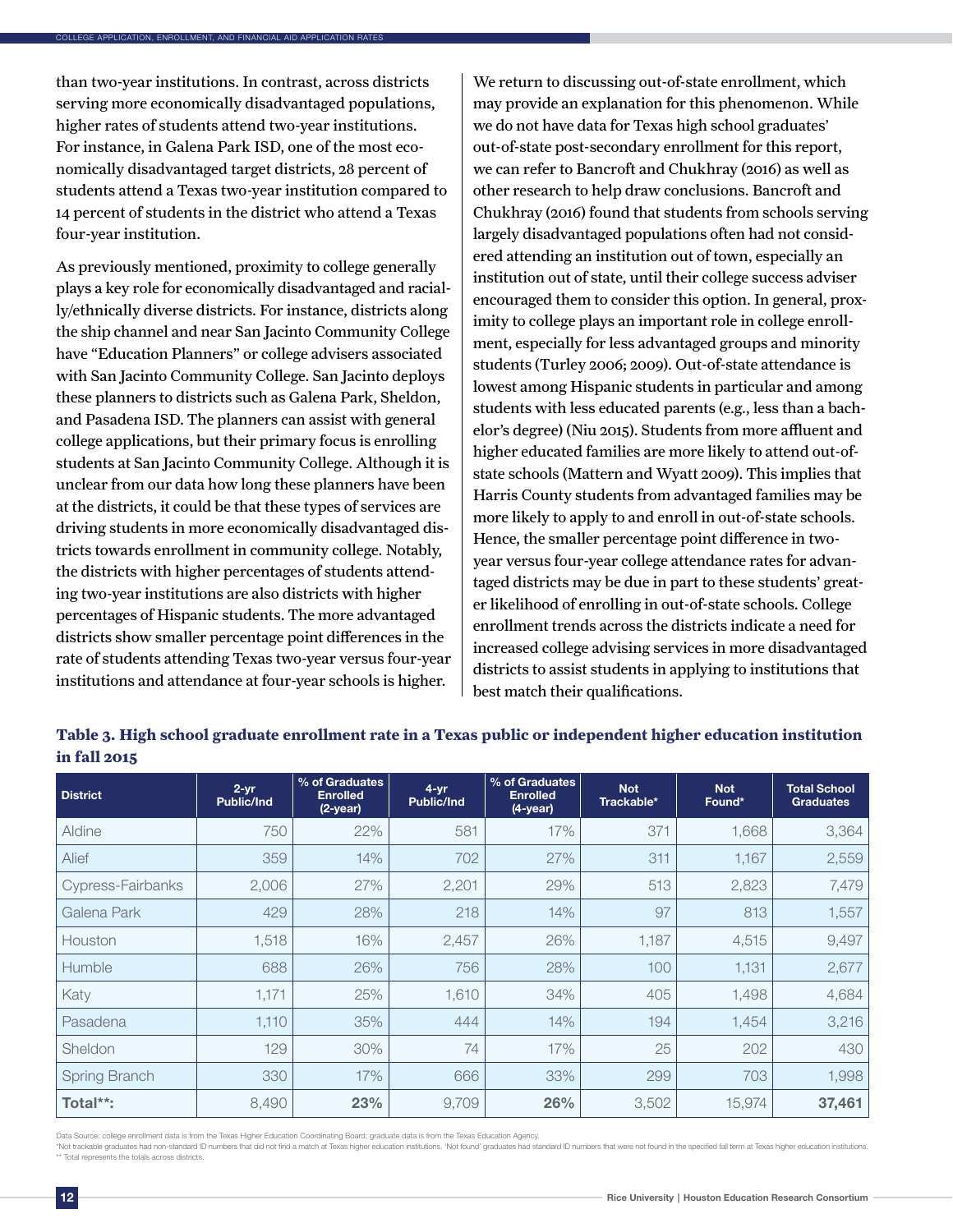### FAFSA Completion Rates

An important step in the college-going process for low-income students is securing financial aid. The Free Application for Federal Student Aid (FAFSA) provides students an avenue for accessing financial assistance for college costs. FAFSA completion numbers across school districts are considerably low (Table 4). On average, only about 29 percent of students classified as seniors completed a FAFSA application by the start of January 2017 (for FAFSA completion rates by school, please see Table 5). The low completion numbers may be due in part to the FAFSA deadline changing from the spring to the fall semester (i.e., October) (Federal Student Aid). The overlapping timeline of college application deadlines and the new FAFSA deadline may have placed additional strain on students to complete the form and on counselors to assist with this process.

### **Table 4. FAFSA completion rate across target Harris County school districts as of January 2017**

| <b>District</b>   | <b>Completed</b> | <b>Senior Count</b> | % Complete |
|-------------------|------------------|---------------------|------------|
| Aldine            | 722              | 2,957               | 24%        |
| Alief             | 744              | 2,391               | 31%        |
| Cypress-Fairbanks | 2,370            | 7,983               | 30%        |
| Galena Park       | 323              | 1,652               | 20%        |
| Houston           | 3,513            | 10,573              | 33%        |
| Humble            | 697              | 2,743               | 25%        |
| Katy              | 1,478            | 4,686               | 32%        |
| Pasadena          | 761              | 3,612               | 21%        |
| Sheldon*          | 84               | 401                 | 21%        |
| Spring Branch*    | 641              | 2,159               | 30%        |
| Total**:          | 11,333           | 39,157              | 29%        |

Data Source: TxCAN FAFSA completion report.

\*Data unavailable for some high schools.

\*\* Total represents the totals across districts.

Nonetheless, early January 2017 percentages were similar to completion percentages from the previous academic year, which averaged about 29 percent across the nine target districts. Application rates across the target districts are likely to vary based on the socioeconomic and demographic makeup of the district, with less advantaged districts and districts with a likely higher immigrant student population showing lower completion rates. Among the target districts, Katy ISD—one of the highest percent white districts—had the highest percentage of FAFSA completions in fall of 2016 (32%), while Galena Park ISD one of the lowest percent white districts—had the lowest FAFSA completion rate (20%). Overall, districts with the

highest percentages of students identified as economically disadvantaged had the lowest FAFSA completion rates.

COLLEGE APPLICATION, ENROLLMENT, AND FINANCIAL AID APPLICATION RATES

#### **Table 5. FAFSA completion rate by school across Harris County school districts as of January 2017**

| <b>School District and High School</b> | <b>Number Complete</b> |
|----------------------------------------|------------------------|
| <b>Aldine ISD</b>                      |                        |
| <b>Aldine Senior</b>                   | 125                    |
| Carver Magnet                          | 86                     |
| Eisenhower                             | 132                    |
| <b>Hall Center For Education</b>       | $\left( \right)$       |
| Macarthur                              | 192                    |
| Nimitz                                 | 118                    |
| <b>Victory Early College</b>           | 69                     |
| <b>Total</b>                           | 722                    |
| # of Seniors                           | 2,957                  |
| % Applied                              | 24%                    |
| <b>Alief ISD</b>                       |                        |
| Alief Early College                    | 47                     |
| <b>Alief Hastings</b>                  | 197                    |
| <b>Alief Taylor</b>                    | 174                    |
| Elsik                                  | 200                    |
| Kerr                                   | 126                    |
| <b>Total</b>                           | 744                    |
| # of Seniors                           | 2,391                  |
| % Applied                              | 31%                    |
| <b>Cypress-Fairbanks ISD</b>           |                        |
| Cy-Fair Senior                         | 271                    |
| <b>Cypress Creek</b>                   | 235                    |
| <b>Cypress Falls</b>                   | 280                    |
| <b>Cypress Lakes</b>                   | 216                    |
| Cypress Ranch                          | 322                    |
| <b>Cypress Ridge</b>                   | 153                    |
| <b>Cypress Springs</b>                 | 159                    |
| <b>Cypress Woods</b>                   | 242                    |
| Jersey Village                         | 232                    |
| Langham Creek                          | 260                    |
| Windfern                               | 0                      |
| <b>Total</b>                           | 2,370                  |
| # of Seniors                           | 7,983                  |
| % Applied                              | 30%                    |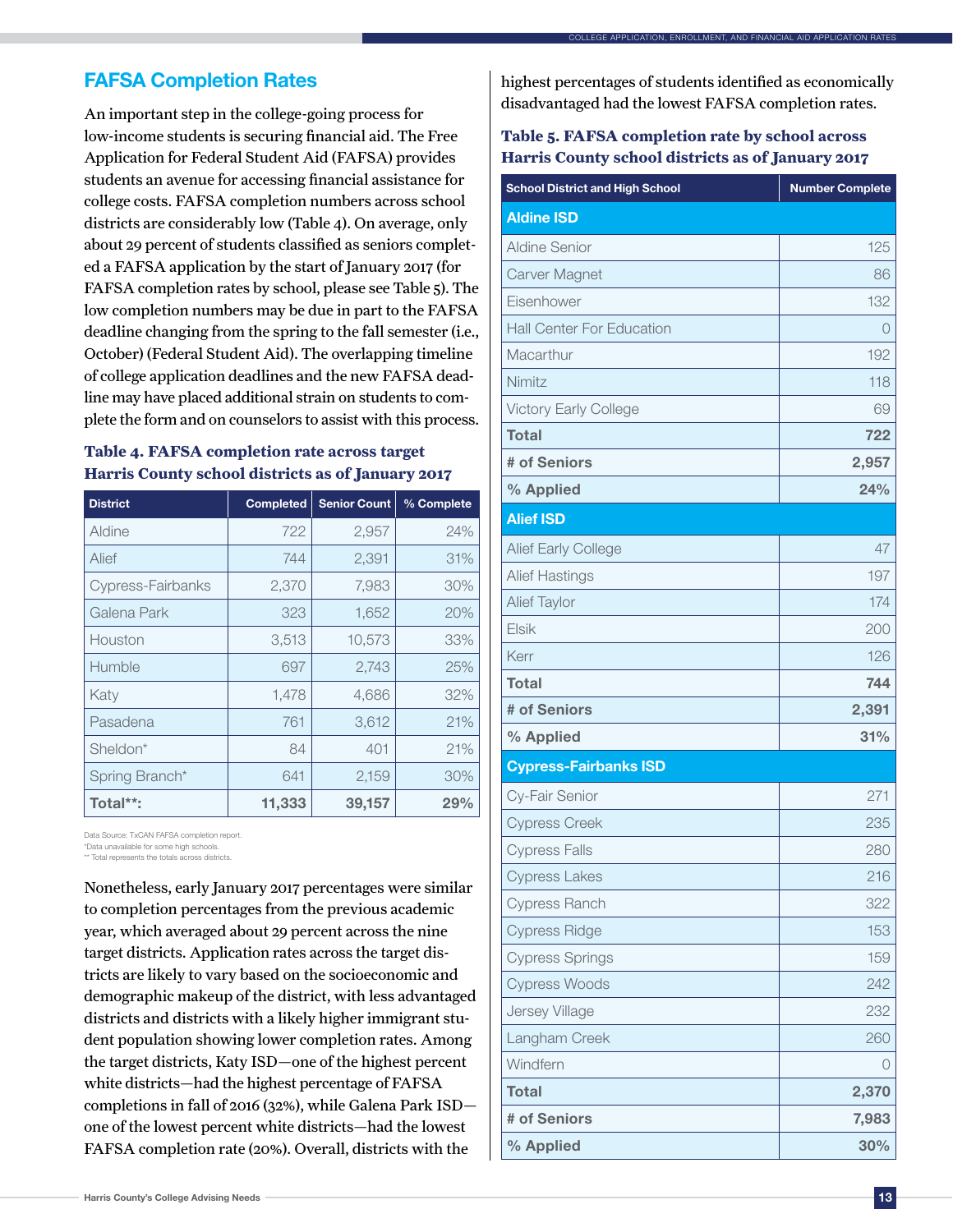| <b>School District and High School</b> | <b>Number Complete</b> |
|----------------------------------------|------------------------|
| <b>Galena Park ISD</b>                 |                        |
| Galena Park                            | 97                     |
| North Shore Senior High                | 226                    |
| Early College Academy                  |                        |
| <b>Total</b>                           | 323                    |
| # of Seniors                           | 1,652                  |
| % Applied                              | 20%                    |
| <b>Houston ISD</b>                     |                        |
| Barbara Jordan                         | 52                     |
| <b>Bellaire</b>                        | 296                    |
| Carnegie Vanguard                      | 87                     |
| Cesar E. Chavez                        | 197                    |
| <b>Challenge Early College</b>         | 61                     |
| Davis                                  | 304                    |
| Debakey                                | 120                    |
| <b>East Early College</b>              | 72                     |
| Eastwood Academy                       | 57                     |
| <b>ESTEM Academy</b>                   | 37                     |
| Energy Institute                       | 55                     |
| Evan E. Worthing                       | 39                     |
| Furr                                   | 40                     |
| <b>HSPVA</b>                           | 119                    |
| Heights                                | 159                    |
| <b>HAIS</b>                            | 52                     |
| HS for Law Enforcement & Cri. Jus.     | 33                     |
| Hous. Math Science Tech                | 121                    |
| <b>Jack Yates</b>                      | 48                     |
| James Madison                          | 71                     |
| Jane Long                              | 20                     |
| Jones Futures Academy                  | 0                      |
| Kashmere                               | 23                     |
| Margaret L. Wisdom                     | 57                     |
| Mickey Leland Coll. Prep. Acad.        | $\overline{7}$         |
| Milby                                  | 97                     |
| Mirabeau B. Lamar Sr.                  | 212                    |
| Mount Carmel Academy                   | 36                     |
| North Forest                           | 62                     |
| North Houston Early Coll.              | 64                     |

COLLEGE APPLICATION, ENROLLMENT, AND FINANCIAL AID APPLICATION RATES

| <b>School District and High School</b> | <b>Number Complete</b> |
|----------------------------------------|------------------------|
| <b>Reach Charter</b>                   | 0                      |
| Ross S. Sterling                       | 48                     |
| Sam Houston Math Sci.                  | 121                    |
| Scarborough                            | 19                     |
| Sharpstown                             | 54                     |
| Sharpstown International               | 56                     |
| South Early College                    | 14                     |
| Stephen F. Austin                      | 82                     |
| Waltrip                                | 110                    |
| Westbury Christian                     | 86                     |
| Westside                               | 270                    |
| Wheatley                               | 32                     |
| Young Women's Coll. Prep.              | 18                     |
| <b>Total</b>                           | 3,508                  |
| # of Seniors                           | 10,573                 |
| % Applied                              | 33%                    |
| <b>Humble ISD</b>                      |                        |
| Atascocita                             | 184                    |
| Humble                                 | 48                     |
| Kingwood High                          | 171                    |
| Kingwood Park                          | 100                    |
| Quest                                  | 41                     |
| <b>Summer Creek</b>                    | 153                    |
| <b>Total</b>                           | 697                    |
| # of Seniors                           | 2,743                  |
| % Applied                              | 25%                    |
| <b>Katy ISD</b>                        |                        |
| Cinco Ranch                            | 249                    |
| James E. Taylor                        | 179                    |
| Katy                                   | 182                    |
| Martha Raines                          | 0                      |
| Mayde Creek                            | 175                    |
| Morton Ranch                           | 239                    |
| Obra D. Tompkins                       | 186                    |
| Seven Lakes                            | 268                    |
| <b>Total</b>                           | 1,478                  |
| # of Seniors                           | 4,686                  |
| % Applied                              | 32%                    |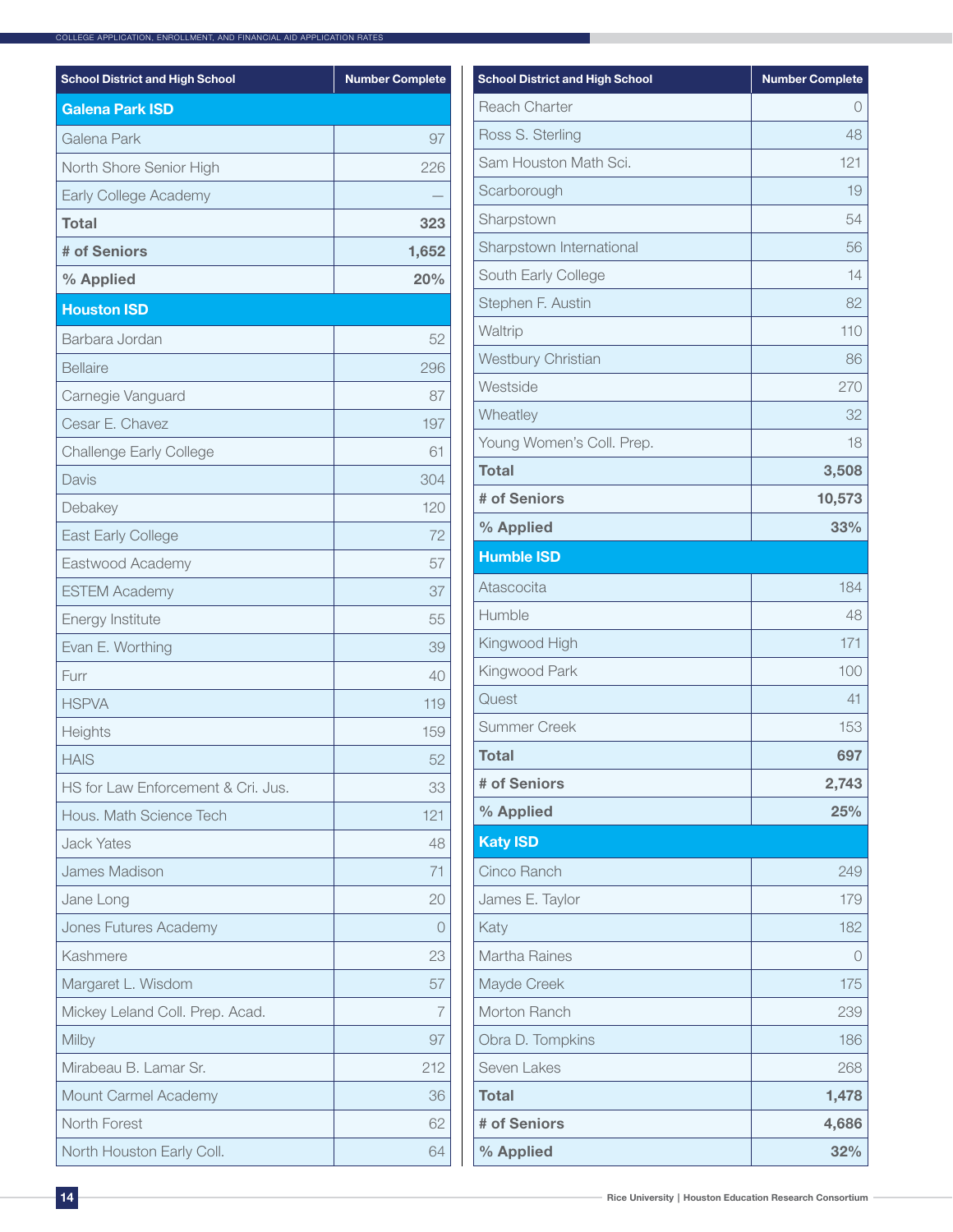| <b>School District and High School</b> | <b>Number Complete</b> |  |  |  |
|----------------------------------------|------------------------|--|--|--|
| <b>Pasadena ISD</b>                    |                        |  |  |  |
| J. Frank Dobie                         | 221                    |  |  |  |
| Pasadena                               | 108                    |  |  |  |
| Pasadena Memorial                      | 196                    |  |  |  |
| South Houston                          | 97                     |  |  |  |
| Sam Rayburn                            | 139                    |  |  |  |
| <b>Total</b>                           | 761                    |  |  |  |
| # of Seniors                           | 3,612                  |  |  |  |
| % Applied                              | 21%                    |  |  |  |
| <b>Sheldon ISD</b>                     |                        |  |  |  |
| C E King High School                   | 84                     |  |  |  |
| <b>Total</b>                           | 84                     |  |  |  |
| # of Seniors                           | 401                    |  |  |  |
| % Applied                              | 21%                    |  |  |  |
| <b>Spring Branch ISD</b>               |                        |  |  |  |
| Academy Of Choice                      |                        |  |  |  |
| <b>Memorial Senior</b>                 | 170                    |  |  |  |
| Northbrook Senior                      | 100                    |  |  |  |
| Spring Woods Senior                    | 142                    |  |  |  |
| Stafford                               | 168                    |  |  |  |
| Westchester Acad Intl.                 | 61                     |  |  |  |
| <b>Total</b>                           | 641                    |  |  |  |
| # of Seniors                           | 2,159                  |  |  |  |
| % Applied                              | 30%                    |  |  |  |

Data Source: TxCAN FAFSA completion report. Note: Data unavailable for some high schools.

High immigrant student populations that may not be eligible for federal aid but might be eligible for state aid may also drive the low FAFSA completion numbers. Immigrant, non-citizen, Texas resident students may have filled out the Texas Application for State Financial Aid (TASFA). Unfortunately, no centralized data source exists to track the number of students who complete the TASFA. Students who either completed a TASFA application or were not eligible for either FAFSA or TASFA may depress FAFSA completion rates in districts with higher percentages of immigrant and Hispanic students, such as Pasadena, Sheldon, Galena Park, Aldine and Houston ISD. Given the change in the FAFSA completion timeline, which overlaps with college application deadlines, additional college advising personnel could assist with meeting the needs of students from high-need communities in Harris County.

COLLEGE APPLICATION, ENROLLMENT, AND FINANCIAL AID APPLICATION RATES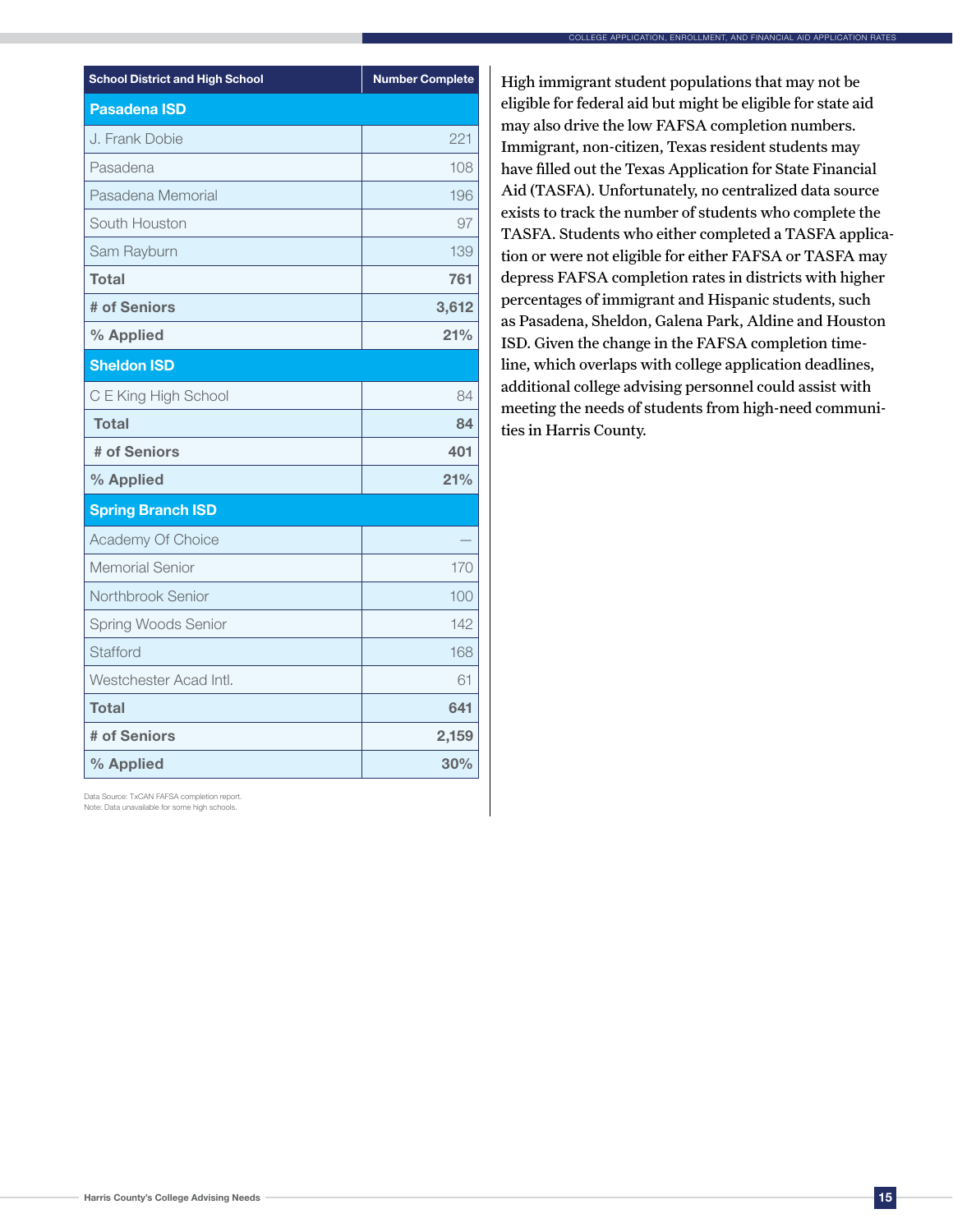## Post-Secondary Advising Services and Distribution

### **Advising**

We identify five types of advising geared towards students' post-secondary trajectories across the nine target districts. Table 6 illustrates the five types of counselors: regular (traditional) guidance, community college, college-focused, Advise TX, and career-focused counselors.

*Regular (or traditional) guidance counselors* typically hold a master's degree in Counseling and Guidance. Regular counselors guide students in their academic trajectories (e.g., course selection and career plans) and in their social and emotional development or needs. These counselors also assist in the implementation of academic assessments, such as state examinations, and other duties assigned to them unrelated to college advising. Regular guidance counselors also provide college advising even if they have little or no training in college advising. Regular guidance counselors are insufficient resources for college advising because they typically balance other tasks such as surveillance duties, exam proctoring, course scheduling, personal issue guidance, and behavioral issue management (Fitch and Marshall 2004; Indiana Chamber 2014). In some districts, a majority of high school campuses share at least one counseling personnel with another campus, which adds extra burden for counselors and may hinder ease of access to advising. In many districts, counselors occupy roles with combined types of advising where a counselor advises students on both career and college pathways.

A *community college representative* (through a partnership between a district and a community college) offers guidance mostly towards a two-year path. They make presentations to groups of students about community college options. Most target districts have a community college representative visiting some high schools at least once per week for college awareness activities. No districts have a community college representative on each high school

campus. Houston ISD does not employ community college representatives.

We define *college-focused counselors* as individuals whose sole focus is in guiding students towards a university or college path (this may include some community college guidance). Examples of a college-focused counselor include College Access or College Now counselors. College Access counselors must have a minimum of a bachelor's degree and they tend to have a Texas Education Agency Counseling Certification. They focus on guiding students on a four-year path, specifically helping students with their college search, college applications and admissions, financial aid, and advising on other postsecondary questions. College Now counselors, usually hold a degree in counseling, and are also solely focused on providing college guidance. College Now counselors differ in that they specifically work with high school students who have at least a 3.0 GPA and are earning college credits while still in high school through a high school and community college partnership. Across the target districts, college-focused counselors are spread thin. About half of the target districts have a college-focused counselor serving schools in some capacity. Unlike Houston ISD, none of the districts employ a college-focused counselor on every high school campus.

*Advise TX counselors* are dedicated to guiding students towards a four-year college path through one-on-one advising. These counselors are part of an external organization and are recent bachelor's degree graduates from partner universities (e.g., Texas A&M). In addition to their presence in some Houston ISD schools, six out of the nine target districts have an Advise TX counselor at one or more campuses. The data show considerable variation, however, in the number of schools served within these districts, with most districts having a small number of campuses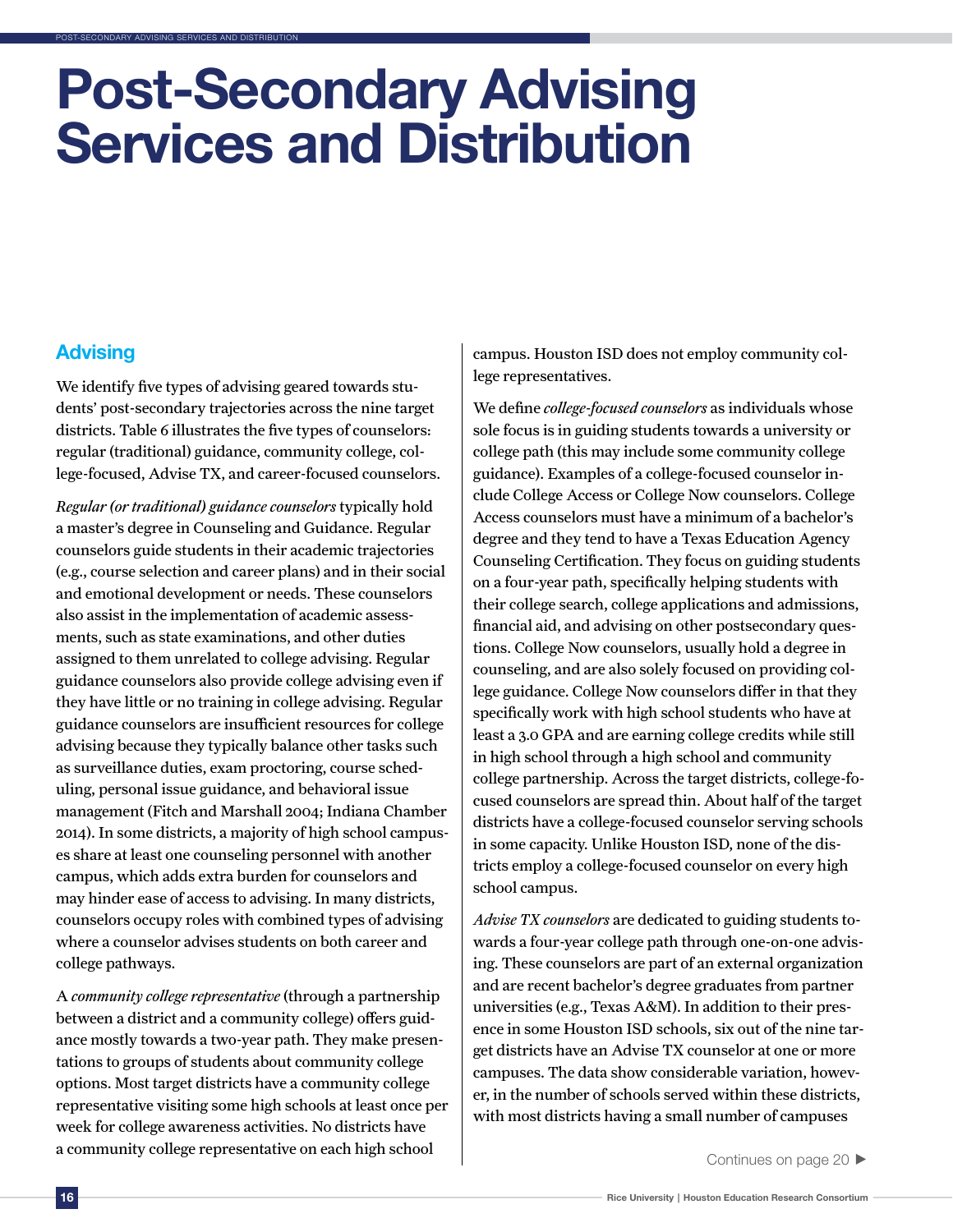### **Table 6. Advising services and resources across target Harris County school districts (2016–17)**

| <b>School District</b><br><b>High School</b> | Regular<br>(Traditional)<br><b>ONLY</b> | Comm.<br><b>College</b><br><b>ONLY</b> | College-<br><b>Focused</b><br><b>ONLY</b> | <b>Advise</b><br><b>TX</b><br><b>ONLY</b> | Career-<br><b>Focused</b><br><b>ONLY</b> | <b>Shared</b><br><b>Counselor</b><br>(between<br>campuses) | <b>Combined Focus</b><br><b>Counselor (note and</b><br>examples provided<br>at end of this table) |
|----------------------------------------------|-----------------------------------------|----------------------------------------|-------------------------------------------|-------------------------------------------|------------------------------------------|------------------------------------------------------------|---------------------------------------------------------------------------------------------------|
| <b>A. Aldine ISD</b>                         |                                         |                                        |                                           |                                           |                                          |                                                            |                                                                                                   |
| Aldine                                       | 7                                       | 1                                      | none                                      | 1                                         | none                                     | none                                                       | 2 (CF, CA, & Reg)                                                                                 |
| Carver                                       | 3                                       | 1                                      | none                                      | none                                      | none                                     | none                                                       | 2 (CF, CA, & Reg)                                                                                 |
| Davis                                        | 10                                      | 1                                      | none                                      | 1                                         | none                                     | none                                                       | 2 (CF, CA, & Reg)                                                                                 |
| Eisenhower                                   | 6                                       | 1                                      | none                                      | 1                                         | none                                     | none                                                       | 2 (CF, CA, & Reg)                                                                                 |
| Hall Center for Education                    | $\overline{c}$                          | 1                                      | none                                      | none                                      | none                                     | none                                                       | none                                                                                              |
| MacArthur                                    | 10                                      | 1                                      | none                                      | none                                      | none                                     | none                                                       | 2 (CF, CA, & Reg)                                                                                 |
| Nimitz                                       | $\overline{7}$                          | 1                                      | none                                      | 1                                         | none                                     | none                                                       | 2 (CF, CA, & Reg)                                                                                 |
| <b>Victory Early College</b>                 | 1                                       | $\overline{1}$                         | none                                      | none                                      | none                                     | none                                                       | none                                                                                              |
| <b>B. Alief ISD</b>                          |                                         |                                        |                                           |                                           |                                          |                                                            |                                                                                                   |
| <b>Alief Early College</b>                   |                                         | 1                                      | none                                      | none                                      | none                                     | $1$ (Reg)                                                  | 1 (CF& Reg)                                                                                       |
| Alief Learning Center                        | 3                                       | 1                                      | none                                      | none                                      | none                                     | none                                                       | none                                                                                              |
| Crossroads                                   | none                                    | $\mathbf{1}$                           | none                                      | none                                      | none                                     | none                                                       | none                                                                                              |
| Elsik                                        | 8                                       | 1                                      | 1                                         | 1                                         | 1                                        | none                                                       | none                                                                                              |
| Hastings                                     | 8                                       | $\mathbf 1$                            | $\overline{1}$                            | $\overline{1}$                            | 1                                        | none                                                       | none                                                                                              |
| Kerr                                         | $\sqrt{2}$                              | 1                                      | none                                      | none                                      | none                                     | $1$ (Reg)                                                  | 1 (CF & Reg)                                                                                      |
| Taylor                                       | $\mathcal{G}$                           | 1                                      | 1                                         | 1                                         | 1                                        | none                                                       | none                                                                                              |
| <b>C. Cypress-Fairbanks ISD</b>              |                                         |                                        |                                           |                                           |                                          |                                                            |                                                                                                   |
| <b>Cypress Creek</b>                         | $\rm 8$                                 | none                                   | 1                                         | none                                      | 1                                        | $1$ (CC)                                                   | none                                                                                              |
| Cypress-Fairbanks                            | 6                                       | none                                   | 1                                         | none                                      | none                                     | $1$ (CC)                                                   | 3 (CA & Reg)                                                                                      |
| <b>Cypress Falls</b>                         | 5                                       | none                                   | 1                                         | none                                      | none                                     | $1$ (CC)                                                   | 4 (CA & Reg)                                                                                      |
| <b>Cypress Lakes</b>                         | 8                                       | none                                   | 1                                         | none                                      | 1                                        | $1$ (CC)                                                   | none                                                                                              |
| <b>Cypress Park</b>                          | $\sqrt{2}$                              | none                                   | none                                      | none                                      | none                                     | none                                                       | 2 (CA & Reg)                                                                                      |
| <b>Cypress Ranch</b>                         | 8                                       | none                                   | none                                      | none                                      | 1                                        | $1$ (CC)                                                   | none                                                                                              |
| <b>Cypress Ridge</b>                         | 6                                       | none                                   |                                           | none                                      | none                                     | $1$ (CC)                                                   | 3 (CA & Reg)                                                                                      |
| <b>Cypress Springs</b>                       | 8                                       | none                                   | 1                                         | 1                                         | 1                                        | $1$ (CC)                                                   | none                                                                                              |
| <b>Cypress Woods</b>                         | $\overline{5}$                          | none                                   | none                                      | none                                      | none                                     | $1$ (CC)                                                   | 4 (CA & Reg)                                                                                      |
| Jersey Village                               | 5                                       | none                                   |                                           | none                                      | none                                     | $1$ (CC)                                                   | 4 (CA & Reg)                                                                                      |
| Langham Creek                                | $\sqrt{5}$                              | none                                   | 1                                         | none                                      | none                                     | $1$ (CC)                                                   | 4 (CA & Reg)                                                                                      |
| Windfern                                     | 1                                       | none                                   | none                                      | none                                      | none                                     | $1$ (CC)                                                   | none                                                                                              |
| D. Galena Park ISD                           |                                         |                                        |                                           |                                           |                                          |                                                            |                                                                                                   |
| Galena Park                                  | 5                                       | none                                   | 1                                         | none                                      | 1                                        | $1$ (CC)                                                   | none                                                                                              |
| Early College                                |                                         |                                        | none                                      | none                                      | 1                                        | none                                                       | none                                                                                              |
| North Shore Senior High                      | $\Theta$                                | none                                   | 1                                         | none                                      | 1                                        | $1$ (CC)                                                   | none                                                                                              |
| <b>Zotz Education Center</b>                 | 1                                       | none                                   | none                                      | none                                      | 1                                        | none                                                       | none                                                                                              |
| <b>E. Houston ISD</b>                        |                                         |                                        |                                           |                                           |                                          |                                                            |                                                                                                   |
| Barbara Jordan                               |                                         | none                                   | none                                      | 1                                         | 1                                        | $1$ (CF)                                                   | none                                                                                              |
| <b>Bellaire</b>                              | 10                                      | none                                   | 1                                         | none                                      | 11                                       | $2$ (CF)                                                   | none                                                                                              |
| Booker T. Washington                         | $\sqrt{2}$                              | none                                   | none                                      | none                                      | none                                     | $1$ (CF)                                                   | none                                                                                              |
| Carnegie Vanguard                            | $\sqrt{2}$                              | none                                   | $\overline{c}$                            | none                                      | none                                     | $1$ (CF)                                                   | $2$ (CF)                                                                                          |
| Cesar E. Chavez                              | $\overline{4}$                          | none                                   | 3                                         | none                                      | none                                     | none                                                       | none                                                                                              |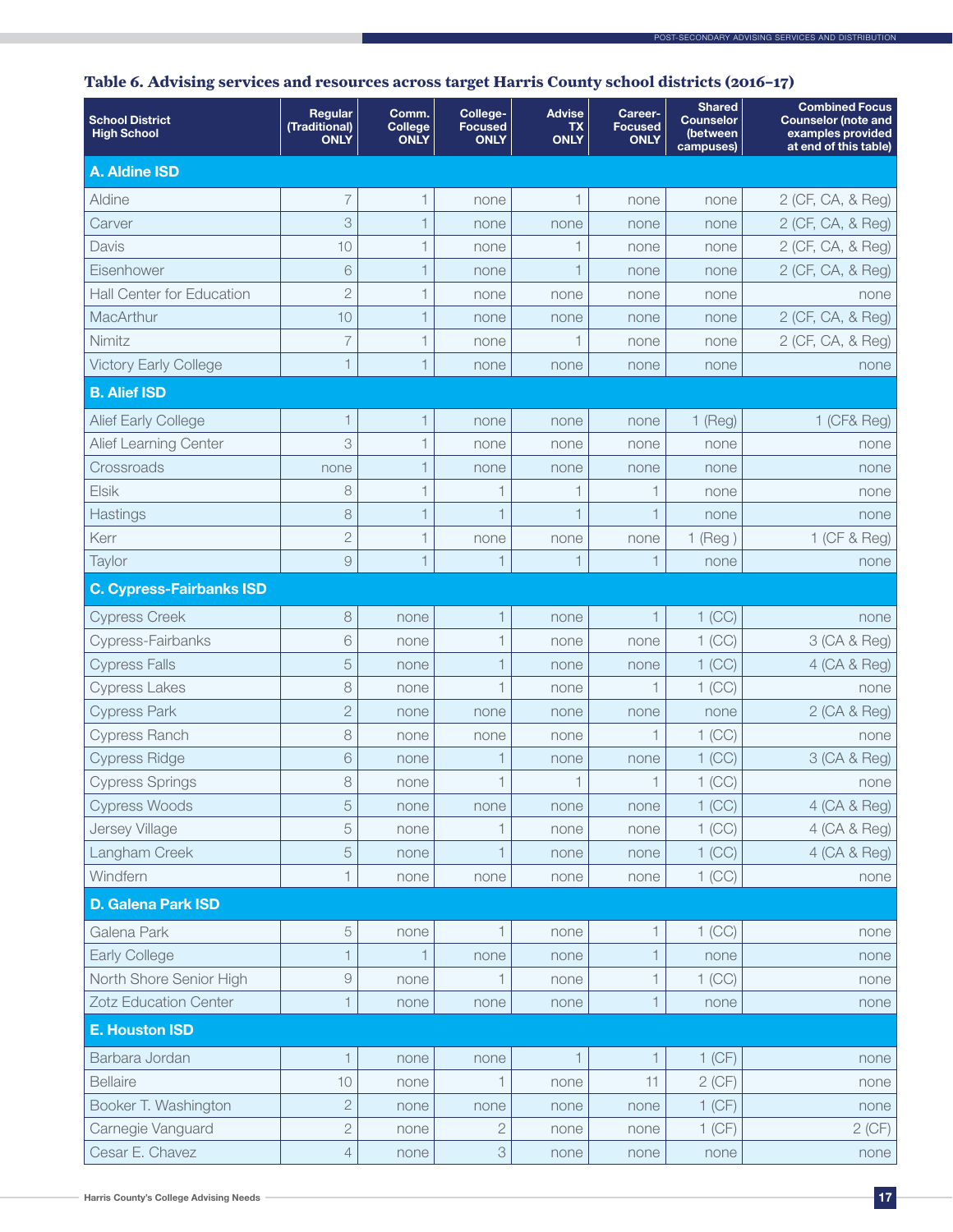| <b>School District</b><br><b>High School</b> | Regular<br>(Traditional)<br><b>ONLY</b> | Comm.<br><b>College</b><br><b>ONLY</b> | College-<br><b>Focused</b><br><b>ONLY</b> | <b>Advise</b><br>ТX<br><b>ONLY</b> | Career-<br><b>Focused</b><br><b>ONLY</b> | <b>Shared</b><br><b>Counselor</b><br>(between<br>campuses) | <b>Combined Focus</b><br><b>Counselor (note and</b><br>examples provided<br>at end of this table) |
|----------------------------------------------|-----------------------------------------|----------------------------------------|-------------------------------------------|------------------------------------|------------------------------------------|------------------------------------------------------------|---------------------------------------------------------------------------------------------------|
| <b>Challenge Early College</b>               | none                                    | none                                   | 1                                         | none                               | none                                     | $1$ (CF)                                                   | none                                                                                              |
| DeBakey                                      | $\mathbf{2}$                            | none                                   | none                                      | none                               | none                                     | $1$ (CF)                                                   | $1$ (CF, Reg)                                                                                     |
| East Early College                           | 1                                       | none                                   | none                                      | none                               | none                                     | $1$ (CF)                                                   | none                                                                                              |
| Eastwood Academy                             | $\overline{2}$                          | none                                   | $\mathbf{2}$                              | none                               | 1                                        | $1$ (CF)                                                   | 2 (CA, CF, other)                                                                                 |
| Energy Institute                             | none                                    | none                                   | none                                      | none                               | $\mathbf{2}$                             | $1$ (CF)                                                   | none                                                                                              |
| <b>ESTEM Academy</b>                         | none                                    | none                                   | 1                                         | none                               | none                                     | $1$ (CF)                                                   | none                                                                                              |
| Evan E. Worthing                             | $\overline{2}$                          | none                                   | 1                                         | none                               | 1                                        | $1$ (CF)                                                   | none                                                                                              |
| Furr                                         | $\overline{c}$                          | none                                   | 1                                         | none                               | 1                                        | $1$ (CF)                                                   | none                                                                                              |
| <b>HAIS</b>                                  | 1                                       | none                                   | 1                                         | none                               | none                                     | $1$ (CF)                                                   | none                                                                                              |
| Heights                                      | $\overline{c}$                          | none                                   | $\mathbf{2}$                              | none                               | 1                                        | none                                                       | none                                                                                              |
| High School for Law & Justice                | 1                                       | none                                   | 1                                         | none                               | 1                                        | $1$ (CF)                                                   | none                                                                                              |
| <b>HSPVA</b>                                 | 3                                       | none                                   | $\mathbf{1}$                              | none                               | none                                     | $1$ (CF)                                                   | none                                                                                              |
| <b>Jack Yates</b>                            | $\mathbf 2$                             | none                                   | $\mathbf{2}$                              | none                               | 1                                        | $1$ (CF)                                                   | none                                                                                              |
| James Madison                                | 5                                       | none                                   | 3                                         | 1                                  | none                                     | none                                                       | none                                                                                              |
| Jane Long Academy                            | 1                                       | none                                   | none                                      | none                               | none                                     | $1$ (CF)                                                   | 1 (Reg, other)                                                                                    |
| Jones Futures Academy                        | $\mathbf{1}$                            | none                                   | 0                                         | none                               | none                                     | $1$ (CF)                                                   | none                                                                                              |
| Kashmere                                     | 3                                       | none                                   | 0                                         | none                               | none                                     | $1$ (CF)                                                   | none                                                                                              |
| Lamar                                        | $\Theta$                                | none                                   | 3                                         | none                               | none                                     | none                                                       | none                                                                                              |
| Margaret Long Wisdom                         | $\overline{2}$                          | none                                   | 5                                         | none                               | 1                                        | none                                                       | none                                                                                              |
| Mickey Leland Coll. Prep.                    | none                                    | none                                   | none                                      | none                               | none                                     | $1$ (CF)                                                   | 1 (CF, other)                                                                                     |
| Middle College: Fraga                        | none                                    | none                                   | none                                      | none                               | none                                     | $1$ (CF)                                                   | none                                                                                              |
| Middle College: Gulfton                      | 1                                       | none                                   | none                                      | none                               | none                                     | $1$ (CF)                                                   | none                                                                                              |
| Milby                                        | 4                                       | none                                   | $\mathbf{2}$                              | none                               | none                                     | none                                                       | 1 (CF, other)                                                                                     |
| Mt. Carmel Academy                           | $\mathbf 1$                             | none                                   | none                                      | none                               | none                                     | $1$ (CF)                                                   | 1 (CF, other)                                                                                     |
| Liberty                                      | none                                    | none                                   | 1                                         | none                               | none                                     | $1$ (CF)                                                   | none                                                                                              |
| Challenge                                    | none                                    | none                                   |                                           | none                               | none                                     | $1$ (CF)                                                   | none                                                                                              |
| North Forest                                 | 4                                       | none                                   | 1                                         | none                               | none                                     | none                                                       | none                                                                                              |
| North Houston Early College                  | 1                                       | none                                   | 1                                         | none                               | none                                     | $1$ (CF)                                                   | none                                                                                              |
| Northside                                    | 3                                       | none                                   | 1                                         | none                               | $\overline{2}$                           | $2$ (CF)                                                   | none                                                                                              |
| Reach Charter                                | none                                    | none                                   | none                                      | none                               | none                                     | $1$ (CF)                                                   | none                                                                                              |
| Ross S. Sterling                             | $\sqrt{2}$                              | none                                   | 3                                         | 1                                  | 1                                        | $1$ (CF)                                                   | none                                                                                              |
| Sam Houston MSTC                             | 5                                       | none                                   | 1                                         | none                               | none                                     | $2$ (CF)                                                   | none                                                                                              |
| Scarsborough                                 | none                                    | none                                   | none                                      | none                               | 1                                        | $1$ (CF)                                                   | none                                                                                              |
| Sharpstown                                   | $\overline{4}$                          | none                                   | $\mathbf{2}$                              | none                               | none                                     | none                                                       | none                                                                                              |
| Sharpstown International                     | 1                                       | none                                   | 1                                         | none                               | none                                     | $1$ (CF)                                                   | 1 (Reg, other)                                                                                    |
| South Early                                  | $\mathbf{1}$                            | none                                   | none                                      | none                               | none                                     | $1$ (CF)                                                   | none                                                                                              |
| Stephen F. Austin                            | $\mathbf{2}$                            | none                                   | $\mathbf{2}$                              | none                               | none                                     | $2$ (CF)                                                   | 1 (Reg, other)<br>1 (Reg, CF)                                                                     |
| Victory Prep.                                | $\mathbf 1$                             | none                                   | none                                      | 1                                  | none                                     | none                                                       | none                                                                                              |
| Waltrip                                      | none                                    | none                                   | 1                                         | none                               | none                                     | 3                                                          | 1 (CA, other)                                                                                     |
| Westbury                                     | $\mathbf{1}$                            | none                                   | 3                                         |                                    | 2                                        | none                                                       | none                                                                                              |
| Westside                                     | $\mathbf{2}$                            | none                                   | 1                                         | none                               | none                                     | $2$ (CF)                                                   | none                                                                                              |
| Wheatley                                     | $\overline{5}$                          | none                                   | $\mathbf 1$                               | none                               | none                                     | none                                                       | none                                                                                              |
| Young Women's Coll. Prep.                    | $\mathbf 1$                             | none                                   | none                                      | none                               | none                                     | $1$ (CF)                                                   | none                                                                                              |

POST-SECONDARY ADVISING SERVICES AND DISTRIBUTION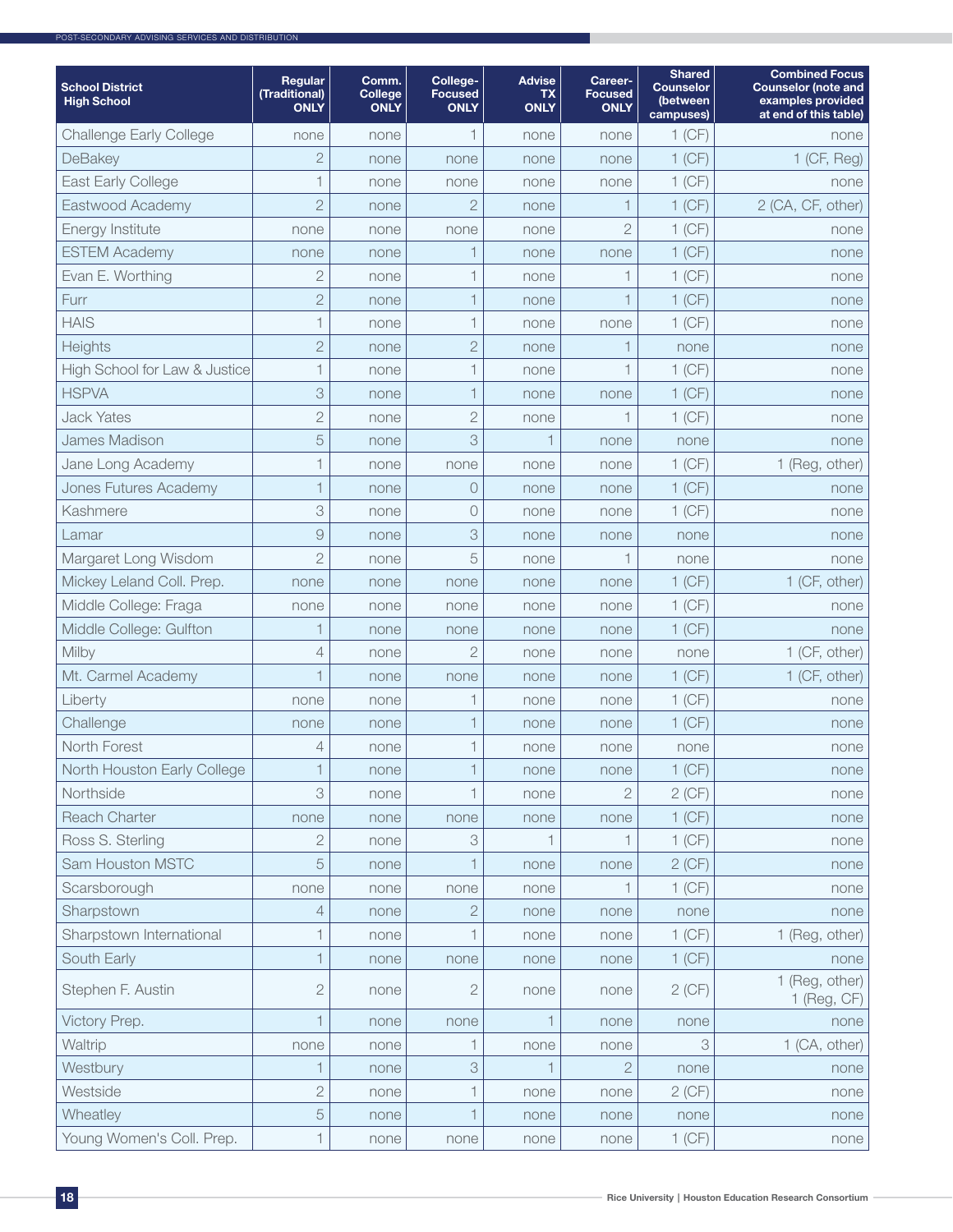| <b>School District</b><br><b>High School</b> | Regular<br>(Traditional)<br><b>ONLY</b> | Comm.<br><b>College</b><br><b>ONLY</b> | College-<br><b>Focused</b><br><b>ONLY</b> | <b>Advise</b><br>ТX<br><b>ONLY</b> | Career-<br><b>Focused</b><br><b>ONLY</b> | <b>Shared</b><br><b>Counselor</b><br>(between<br>campuses) | <b>Combined Focus</b><br><b>Counselor (note and</b><br>examples provided<br>at end of this table) |
|----------------------------------------------|-----------------------------------------|----------------------------------------|-------------------------------------------|------------------------------------|------------------------------------------|------------------------------------------------------------|---------------------------------------------------------------------------------------------------|
| <b>F. Humble ISD</b>                         |                                         |                                        |                                           |                                    |                                          |                                                            |                                                                                                   |
| Atascocita                                   | 10                                      | none                                   | none                                      | none                               | none                                     | none                                                       | none                                                                                              |
| Humble                                       | 7                                       | none                                   | none                                      | none                               | none                                     | none                                                       | none                                                                                              |
| Kingwood                                     | $\overline{7}$                          | none                                   | none                                      | none                               | none                                     | none                                                       | none                                                                                              |
| Kingwood Park                                | 5                                       | none                                   | none                                      | none                               | none                                     | none                                                       | none                                                                                              |
| Quest Early College                          | $\overline{2}$                          | none                                   | none                                      | none                               | none                                     | none                                                       | none                                                                                              |
| <b>Summer Creek</b>                          | 6                                       | none                                   | none                                      | none                               | none                                     | none                                                       | none                                                                                              |
| <b>G. Katy ISD</b>                           |                                         |                                        |                                           |                                    |                                          |                                                            |                                                                                                   |
| Katy                                         | none                                    | none                                   | none                                      | none                               | none                                     | none                                                       | 7 (CF, CA, Reg)                                                                                   |
| Cinco Ranch                                  | none                                    | none                                   | none                                      | none                               | none                                     | none                                                       | 6 (CF, CA, Reg)                                                                                   |
| Mayde Creek                                  | none                                    | none                                   | none                                      | 1                                  | none                                     | none                                                       | 6 (CF, CA, Reg)                                                                                   |
| Morton Ranch                                 | none                                    | none                                   | none                                      | $\mathbf{1}$                       | none                                     | none                                                       | 7 (CF, CA, Reg)                                                                                   |
| <b>Opportunity Awareness</b><br>Center       | none                                    | none                                   | none                                      | none                               | none                                     | none                                                       | 2 (CF, CA, Reg)                                                                                   |
| Raines                                       | none                                    | none                                   | none                                      | none                               | none                                     | none                                                       | 2 (CF, CA, Reg)                                                                                   |
| Seven Lakes                                  | none                                    | none                                   | none                                      | none                               | none                                     | none                                                       | 7 (CF, CA, Reg)                                                                                   |
| Taylor                                       | none                                    | none                                   | none                                      | none                               | none                                     | none                                                       | 5 (CF, CA, Reg)                                                                                   |
| <b>Tompkins</b>                              | none                                    | none                                   | none                                      | none                               | none                                     | none                                                       | 6 (CF, CA, Reg)                                                                                   |
| H. Pasadena ISD                              |                                         |                                        |                                           |                                    |                                          |                                                            |                                                                                                   |
| Lewis Career & Technical                     | $\overline{4}$                          | none                                   | none                                      | none                               | none                                     | $3$ (CC)                                                   | 1 (CF & Reg)                                                                                      |
| Dobie                                        | 8                                       | none                                   | 1                                         | none                               | 1                                        | $3$ (CC)                                                   | none                                                                                              |
| Memorial                                     | $\overline{7}$                          | none                                   | 1                                         | 1                                  | 1                                        | $3$ (CC)                                                   | none                                                                                              |
| Pasadena                                     | 6                                       | none                                   | 1                                         | 1                                  | 1                                        | $3$ (CC)                                                   | none                                                                                              |
| Rayburn                                      | 6                                       | none                                   | 1                                         | 1                                  | 1                                        | $3$ (CC)                                                   | none                                                                                              |
| South Houston                                | 6                                       | none                                   | 1                                         | 1                                  | 1                                        | $3$ (CC)                                                   | none                                                                                              |
| <b>I. Sheldon ISD</b>                        |                                         |                                        |                                           |                                    |                                          |                                                            |                                                                                                   |
| King HS                                      | $\overline{4}$                          | 1                                      | none                                      | 1                                  | none                                     | none                                                       | none                                                                                              |
| <b>J. Spring Branch ISD</b>                  |                                         |                                        |                                           |                                    |                                          |                                                            |                                                                                                   |
| Academy of Choice                            | $\sqrt{2}$                              | none                                   | none                                      | none                               | none                                     | none                                                       | none                                                                                              |
| Memorial                                     | $\mathsf{\scriptstyle G}$               | none                                   | none                                      | none                               | none                                     | none                                                       | none                                                                                              |
| Northbrook                                   | 5                                       | none                                   | 1                                         | none                               | none                                     | none                                                       | 1 (CF & CA)                                                                                       |
| <b>Spring Woods</b>                          | 5                                       | none                                   | 1                                         | none                               | none                                     | none                                                       | 1 (CF & CA)                                                                                       |
| Stratford                                    | $\overline{4}$                          | none                                   | 1                                         | none                               | none                                     | none                                                       | 1 (CF & CA)                                                                                       |
| <b>WAIS</b>                                  | $\Im$                                   | none                                   | none                                      | none                               | none                                     | none                                                       | none                                                                                              |

Note: Reg = regular counselor, CC = community college, CF = college focused, CA = career focused. Other refers to other duties (e.g., teaching, scheduling, graduation coach, and other non-counseling duties...etc.).<br>Regular

*Community College:* Example would be a community college representative who visits high school campuses occasionally and does presentations (especially for a two-year path).<br>College Focused: Example would be a College Now

*Career Focused:* Example would be a College & Career or Career & Technical Counselor.

POST-SECONDARY ADVISING SERVICES AND DISTRIBUTION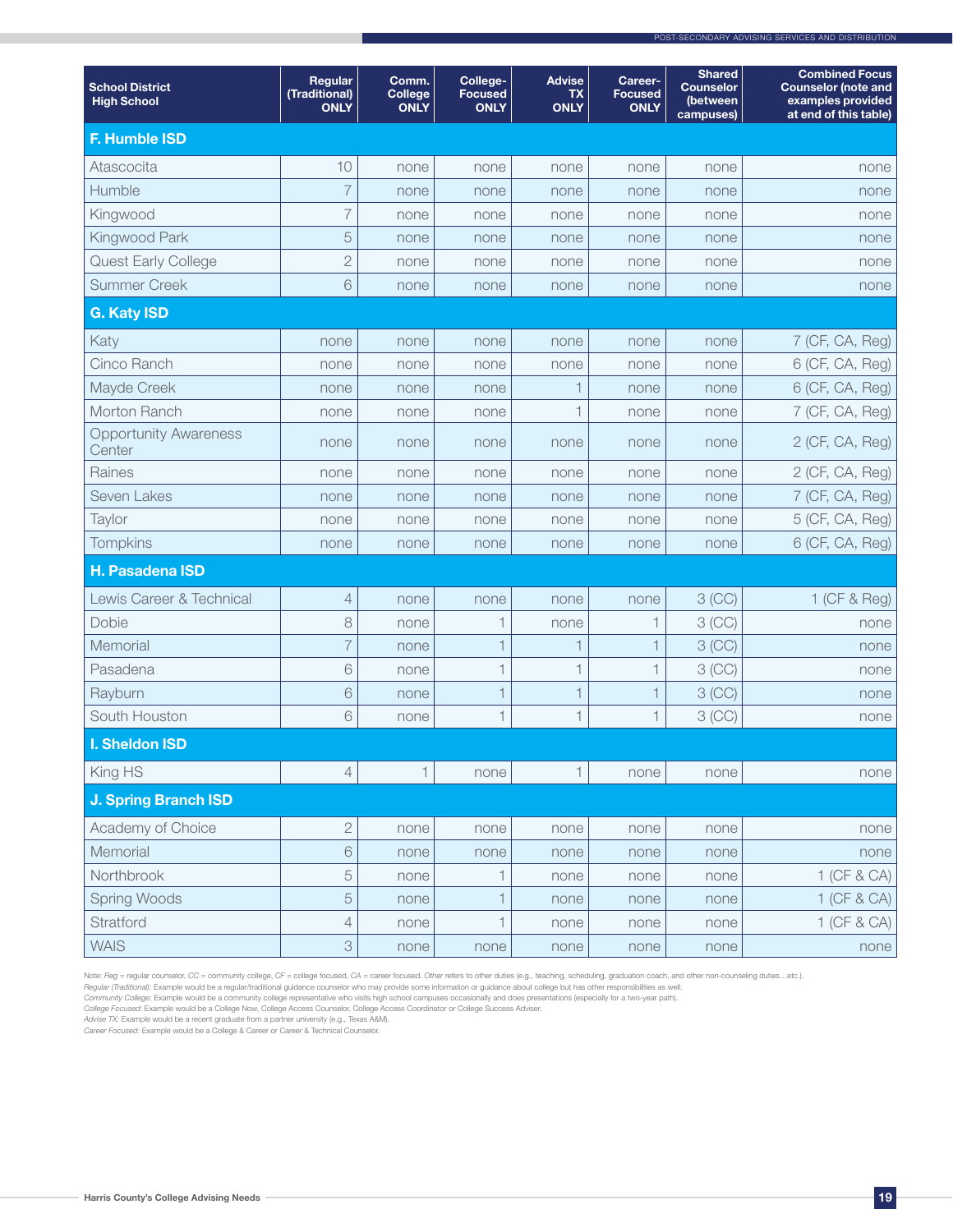POST-SECONDARY ADVISING SERVICES AND DISTRIBUTION

served. Advise TX counselors arrange college campus visits for students and host visiting college admission representatives; they also guide students with financial aid and other college related information (e.g., SAT/ACT testing, college applications, and college attendance). A concern with Advise TX is that the program utilizes recent college graduates as advisers who commit only one or two years of advising before moving on to other pursuits. This systematic turnover of counselors indicates a constant disruption in advising with an added burden of personnel reshuffling and a learning curve. This may be especially burdensome to districts serving disadvantaged families, such as Alief, Pasadena, and Aldine ISD.

We define *career-focused counselors* as individuals guiding students towards a post-secondary career or vocational training. Examples include College and Career or Career and Technical counselors. Such counselors, who split their time between different types of advising (e.g., college and career), are termed "combined focus counselor" in the last column in Table 6. These counselors do not focus solely on providing college guidance; they also provide career and technical education guidance (e.g., certification opportunities). They typically hold a minimum of a bachelor's degree and often have an additional teaching certificate. Across the target districts, seven out of nine have at least one career-focused counselor or a combined-focus counselor (whose focus includes career) present at some campuses. Two districts have no career-focused counselors (Humble and Sheldon ISD). In many cases, the career-focused counselors also have other tasks (some of which are non-advising). Some of the more economically disadvantaged districts lack college-focused personnel and instead have more career-focused staff. Galena Park ISD, for example, with 80 percent economically disadvantaged households (Figure 2), relies more on career-focused counselors (Table 6). The data indicates a need for more post-secondary advising services (especially college-focused) across and within the districts.

The final table (Table 7) illustrates the ratio of counselors (any type) to high school students across Houston ISD and the target districts. In contrast to most of the target districts, where the ratio is one counselor to more than 300 high school students, Houston ISD has a much lower ratio of 1:184. As one target district staff person stated, "We do the best we can" with balancing large caseloads. The substantially lower counselor to student ratio in Houston ISD is largely due to the district-wide hire of college-focused advisers serving each Houston ISD high

### **Table 7. Ratio of advisers (any type) by high school students in target districts (2016–2017)**

| <b>District</b> | <b>Adviser: Students</b> |
|-----------------|--------------------------|
| Aldine          | 1:300                    |
| Alief           | 1:400                    |
| Cy-Fair         | 1:391                    |
| Galena Park     | 1:140                    |
| Houston         | 1:184                    |
| Humble          | 1:450                    |
| Katy            | 1:478                    |
| Pasadena        | 1:325                    |
| Sheldon         | 1:475                    |
| Spring Branch   | 1:401                    |

NOTE: This table reflects the ratio of counselors per district relative to high school students (9-12<sup>th</sup> grade).

school campus. The implication is that in most target districts, counselors are unable to provide one-on-one attention to all students. A majority of the target districts do not have a department specifically focused on college advising. Our data demonstrate a strong need for increased advising services and a need for more equitable distribution of these services.

### Advising Programs and Third Party College Advising

While college advising departments are rare among the target districts, third-party nonprofits and other organizations do provide some additional aid to districts. These third-party efforts are typically limited to a small number of high schools. Auxiliary or third party support is provided through organizations such as AVID (a non-profit program that prepares students for a post-secondary education), OneGoal (a nonprofit organization that trains teachers to serve as college advisers), and San Jacinto Community College. AVID, for example, serves Galena Park ISD. OneGoal serves Spring Branch and Aldine ISD. OneGoal is prevalent in only a few classrooms, typically 1–2 classrooms per high school with only about 40 to 50 students in the program per school. Moreover, as previously discussed, San Jacinto Community College deploys Education Planners to high schools within districts in their feeder pattern, including Pasadena, Galena Park, and Sheldon ISD. San Jacinto Community College education planners focus primarily on enrolling students in community college; however, they do provide some general college advising and application assistance outside of this scope.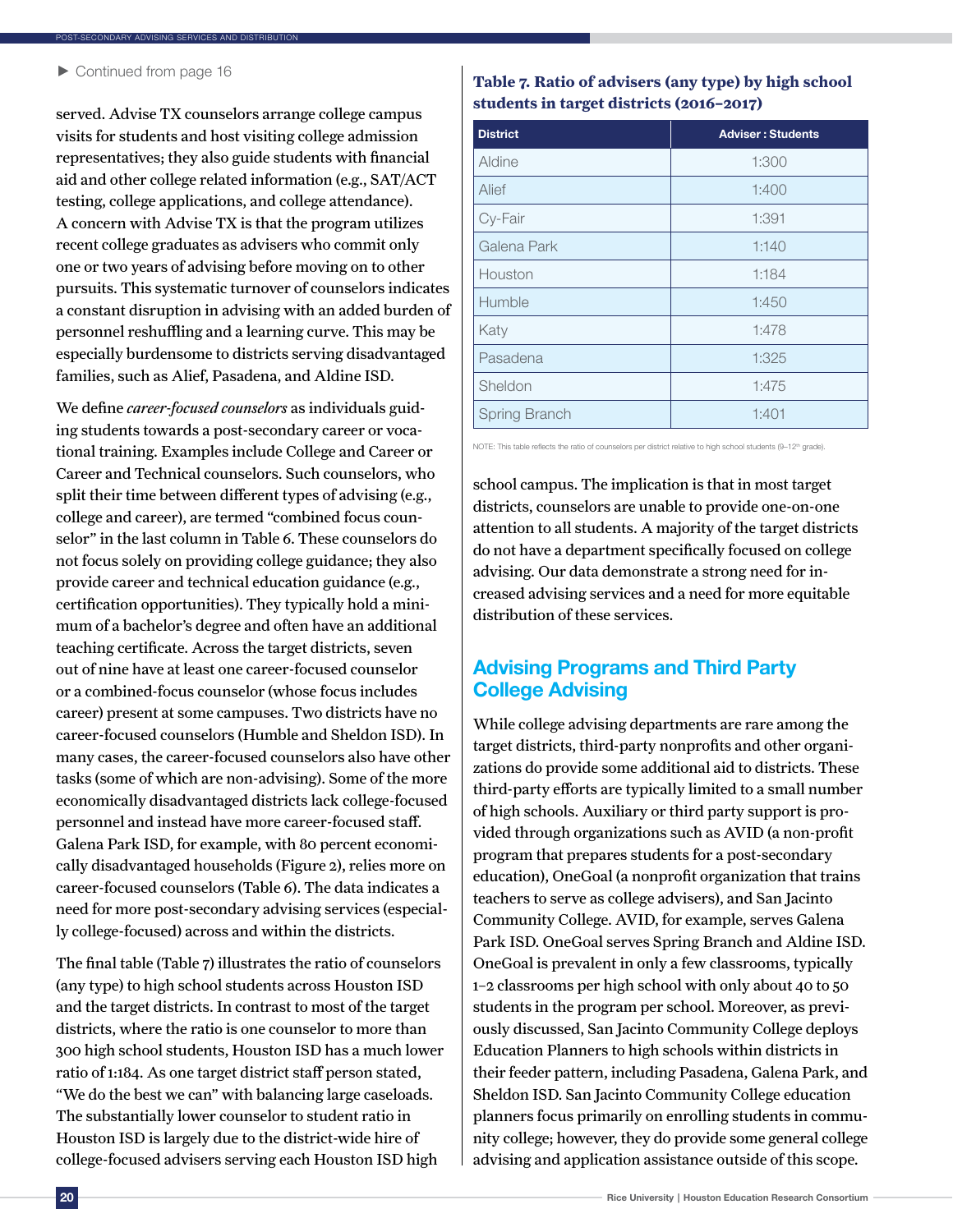The data suggest that advising programs are sporadically present and spread thin across and within districts.

Third party college advising programs also vary across school campuses within the same district. Examples of such programs include AVID, College Forward (a program providing economically disadvantaged students with information about college access and persistence), and Center for Success (a program based on a partnership with a local community college). Unfortunately, the presence of such programs is infrequent with no consistent pattern across campuses or districts.<sup>5</sup> This implies a need for a more equitable distribution of advising services.

### Availability of College Information

In addition to varied access to advisers and to college-oriented programs, the extent of available college-related information varies by district and school campus. Three of the nine target districts (i.e., Humble, Spring Branch, and Cypress-Fairbanks ISD) provide abundant college-related information (e.g., college application information, scholarships, and FAFSA) on both high school and district websites. They also provide numerous college-related resource links or online tools related to college. These three districts serve fewer students from economically disadvantaged communities. Many of the other district and school websites provide limited college-related information and in some cases the sites are burdensome to locate. The implication is a lack of equity in access to college-related resources.

POST-SECONDARY ADVISING SERVICES AND DISTRIBUTION

<sup>5</sup> Specific data on these external programs was difficult to obtain from districts.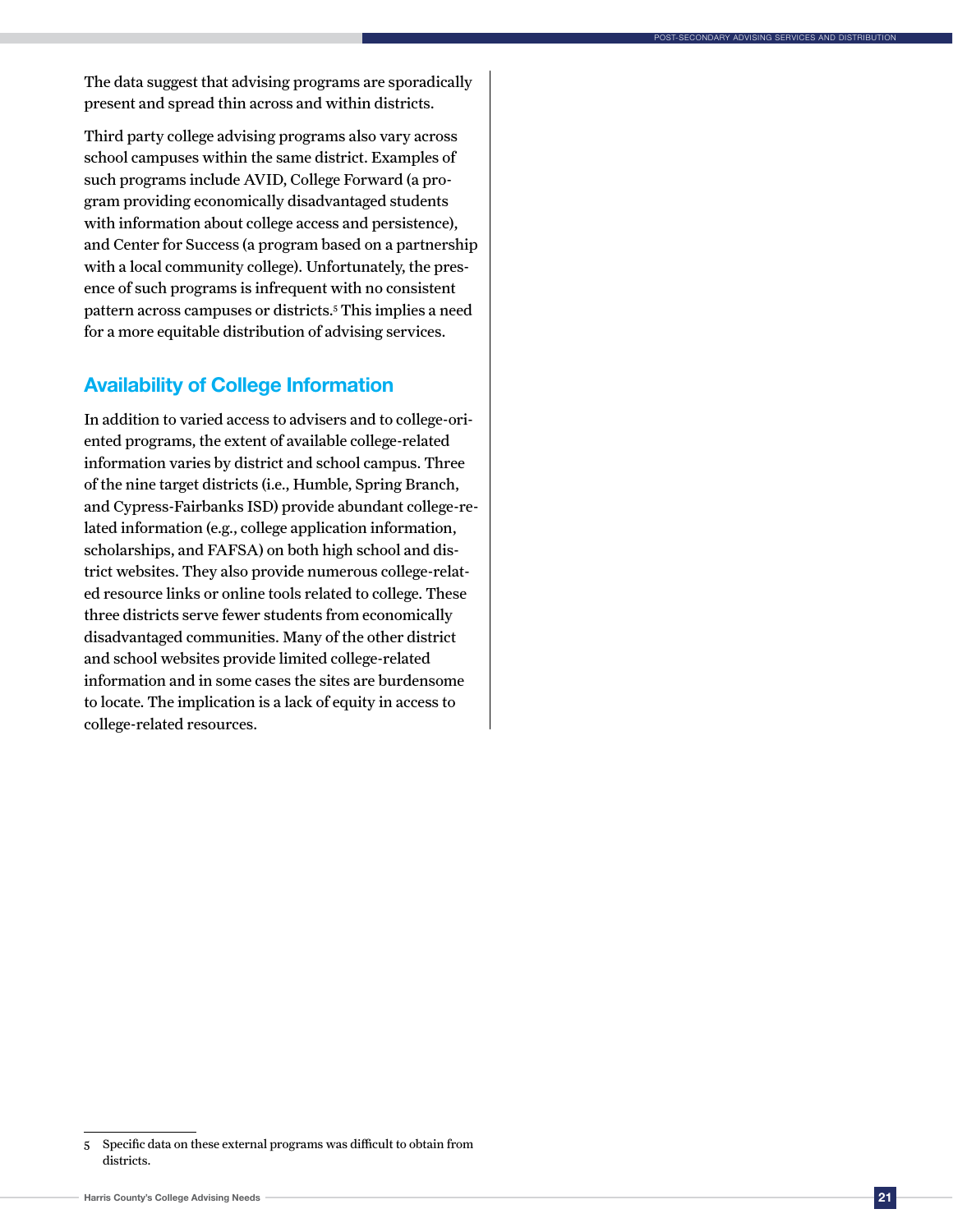## **Conclusion**

CONCLUSION

**O**ur findings from the college advising needs assess-ment of nine Harris County target districts indicate a strong need to expand college advising efforts in the districts surrounding Houston ISD, especially for the most economically disadvantaged districts. Although all districts include some form of college advising as well as auxiliary programs, these efforts appear to lack concerted coordination and, most importantly, the results are not as strong as those we have seen for Houston's high school graduates. Target districts need more college advising support overall and a more equitable distribution of advising resources. The inability for some districts to readily provide college application, college enrollment, and FAFSA completion rates indicates that districts likely need additional aid in providing college advising services and in documenting and analyzing data. Moreover, college enrollment patterns indicate socioeconomically disadvantaged students in disadvantaged and advantaged districts alike are enrolling in two-year institutions at disproportionate rates, which could impact the likelihood of their completion of either a two-year or four-year degree (Doyle 2009; Sandy, Gonzalez and Hilmer 2006). Enhanced advising and documenting efforts could facilitate an assessment of whether students are making the best possible choices to meet their needs and interests.

Future research on college advising needs could consider the role interventions play at various levels in the high school process. For instance, do college advising interventions that start in earlier high school grades (e.g.,  $9<sup>th</sup>$  and 10th) impact college application and enrollment rates differently than interventions that start in later grades (e.g.,  $11<sup>th</sup>$  and  $12<sup>th</sup>$ ? Moreover, further focus could be given to the role that auxiliary college advising services play in increasing college application and enrollment rates in comparison to district-run college advising services. However, it should be noted that these auxiliary services are limited in scope and generally do not serve all high school campuses within a district or all students within high schools served. We also find a need for more data. Future research endeavors should develop a centralized data source to track TASFA applications as well as develop relationships with community colleges to easily track direct application data. Finally, researchers should investigate out-of-state application and enrollment trends.

Overall, our findings suggest that the strongest need lies in personnel and support resources. The state's efforts to provide online college and career advising training for counselors, teachers and other staff through House Bill 18 is a positive step forward. Adding additional personnel at these districts that could utilize this training and coordinate advising efforts as well as assist students and parents in the college application process would likely yield the best results. The variation in college application, college enrollment, and FAFSA submission rates both within and across districts also suggests a need for a better and more equitable distribution of college advising resources.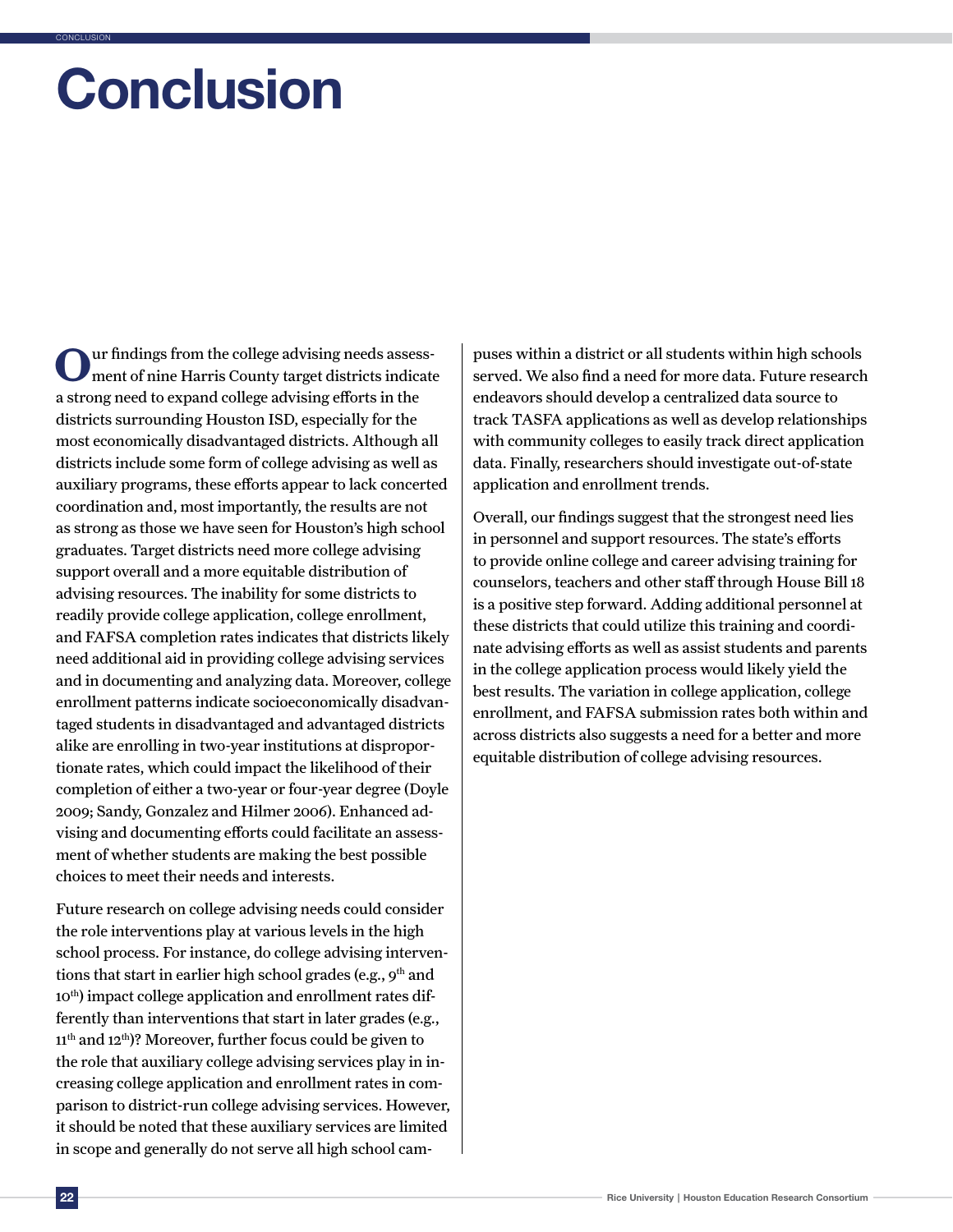# Acknowledgements

**W**e would like to thank the school districts for sharing their college advising needs with HERC. We also thank the following HERC undergraduate research assistants for their time and effort in helping to collect college advising needs information: Haley Kurisky, Nehemiah Ankoor, Dana Smith and Michael McDowell. Also, a special thanks to June Giddings for helping us connect with the school districts. Finally, we appreciate the initial advice and help with contacts from Jeremy Tatum and Darrin Hanson.

ACKNOWLEDGEMENTS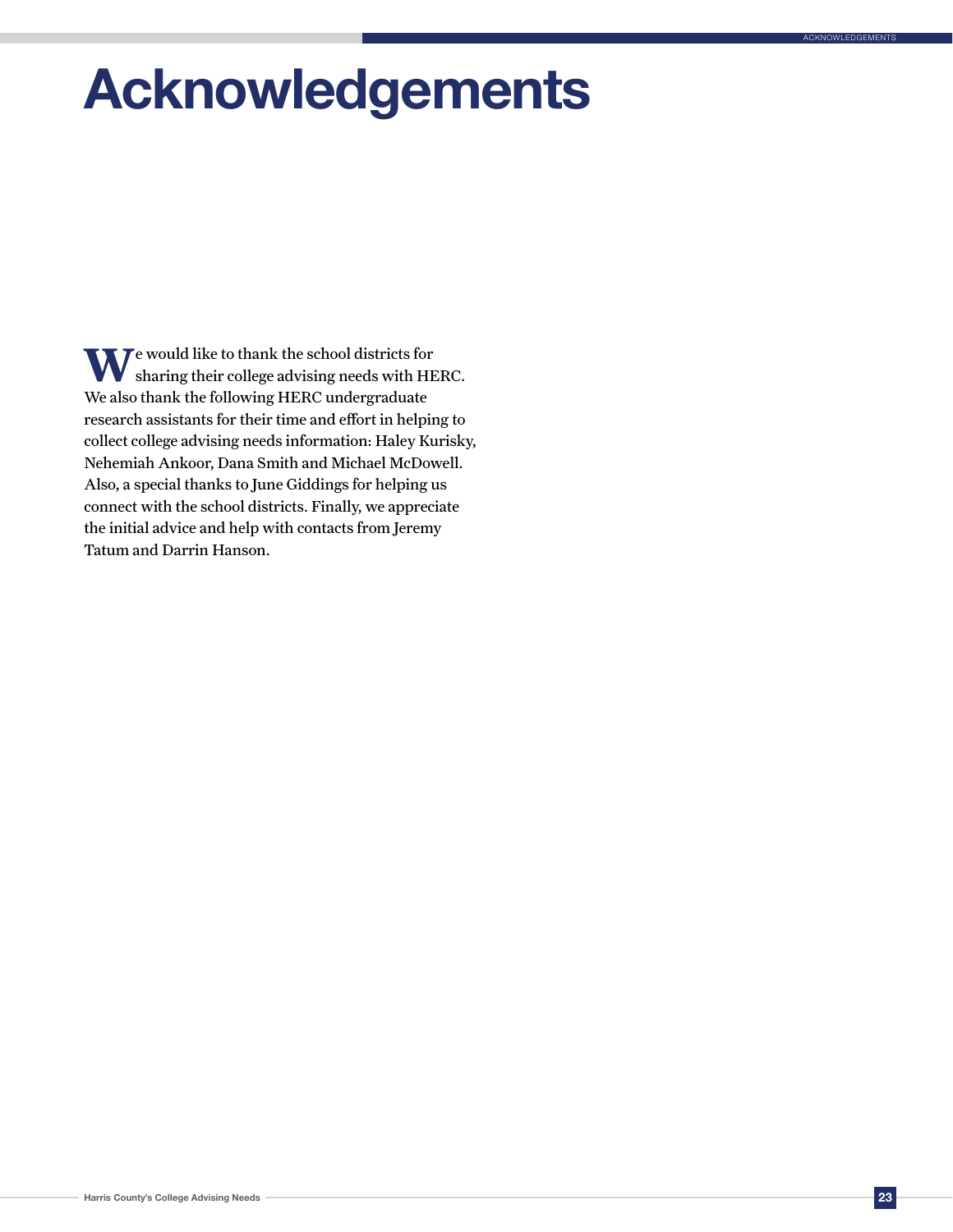## References

- Bell, Angela D., Heather T. Rowan-Kenyon, and Laura W. Perna. 2009. "College knowledge of 9<sup>th</sup> and 11<sup>th</sup> grade students: Variation by school and state context." *The Journal of Higher Education* 80 (6):663-685.
- Bryan, Julia, Cheryl Moore-Thomas, Norma L. Day-Vines, and Cheryl Holcomb-McCoy. 2011. "School counselors as social capital: The effects of high school college counseling on college application rates." *Journal of Counseling & Development* 89 (2):190-199.
- Bancroft, Amanda and Irina Chukhray**.** 2016. "College Advising Program: CSA Feedback." *Research Brief for the Houston Education Research Consortium* 4(8).
- Corwin, Zoe Blumberg, Kristan M. Venegas, Paz Maya Oliverez, and Julia E. Colyar. 2004. "School counsel: how appropriate guidance affects educational equity." *Urban Education* 39 (4):442-457.
- Doyle, William R. 2009. "The effect of community college enrollment on bachelor's degree completion." *Economics of Education Review* 28(2):199–206.
- Federal Student Aid. 2017. "2017–2018 FAFSA Deadlines." Retrieved Nov. 09, 2017<https://fafsa.gov/fotw1718/pdf/Deadlines.pdf>
- Fitch, Trey J. and Jennifer L. Marshall. 2004. "What counselors do in high-achieving schools: a study on the role of the school counselor." *Professional School Counseling* 7(3):172-177.
- Hill, Lori Diane, Allyson Bregman, and Fernando Andrade. 2015. "Social capital for college: network composition and access to selective institutions among urban high school students." *Urban Education* 50(3): 316-345.
- Holland, Megan M. 2015. "Trusting Each Other: Student-Counselor Relationships in Diverse High Schools." *Sociology of Education* 88(3):244-262
- Indiana Chamber of Commerce Foundation. 2014. *Twenty Years After High Hopes Long Odds: Indiana School Counseling in 2014.* Report produced by Matt Fleck of Fleck Education and the Partnership for College and Career Readiness. [http://share.indianachamber.com/](http://share.indianachamber.com/media/INChamberSchoolCounselingReport.pdf) [media/INChamberSchoolCounselingReport.pdf](http://share.indianachamber.com/media/INChamberSchoolCounselingReport.pdf)
- Lareau, Annette. 2011. *Unequal childhoods: Class, race, and family life*: University of California Press.
- Mattern, Krista, and Jeff N. Wyatt. 2009. "Student Choice of College: How Far Do Students Go for an Education?" *Journal of College Admission* 203:18-29.
- Niu, Sunny X. 2015. "Leaving home state for college: differences by race/ethnicity and parental education." *Research in Higher Education* 56(4):325-359.
- Sandy, Jonathan, Arturo Gonzalez, and Michael J. Hilmer. 2006. "Alternative paths to college completion: Effect of attending a 2-year school on the probability of completing a 4-year degree." *Economics of Education Review* 25(5):463–471.
- Texas College Access Network. 2017. Retrieved Feb. 2017 [http://www.](http://www.texascollegeaccess.org) [texascollegeaccess.org.](http://www.texascollegeaccess.org)
- Texas Higher Education Coordinating Board. Retrieved Jan. 2017 [http://](http://www.thecb.state.tx.us/) [www.thecb.state.tx.us/](http://www.thecb.state.tx.us/)
- Texas Higher Education Data. Retrieved Nov. 09, 2017 [http://www.](http://www.txhighereddata.org/index.cfm?objectId=2783AAA6-ADCB-E35A-5BFC8F501DC1D65A) [txhighereddata.org/index.cfm?objectId=2783AAA6-ADCB-E35A-](http://www.txhighereddata.org/index.cfm?objectId=2783AAA6-ADCB-E35A-5BFC8F501DC1D65A)[5BFC8F501DC1D65A](http://www.txhighereddata.org/index.cfm?objectId=2783AAA6-ADCB-E35A-5BFC8F501DC1D65A)
- Turley, Ruth N. López. 2009. "College Proximity: mapping access to opportunity." *Sociology of Education* 82(2):126–146.
- Turley, Ruth N. López. 2006. "When parents want children to stay home for college." *Research in Higher Education* 47(7):823–46.
- Weis, Lois, Kristin Cipollone, and Heather Jenkins. 2014. *Class Warfare: Class and race in affluent and elite secondary schools*. Chicago, IL: University of Chicago Press.
- Woods, Chenoa S. and Thurston Domina. 2014. "The school counselor caseload and the high school-to-college pipeline." *Teachers College Record* 116 (10):1-30.